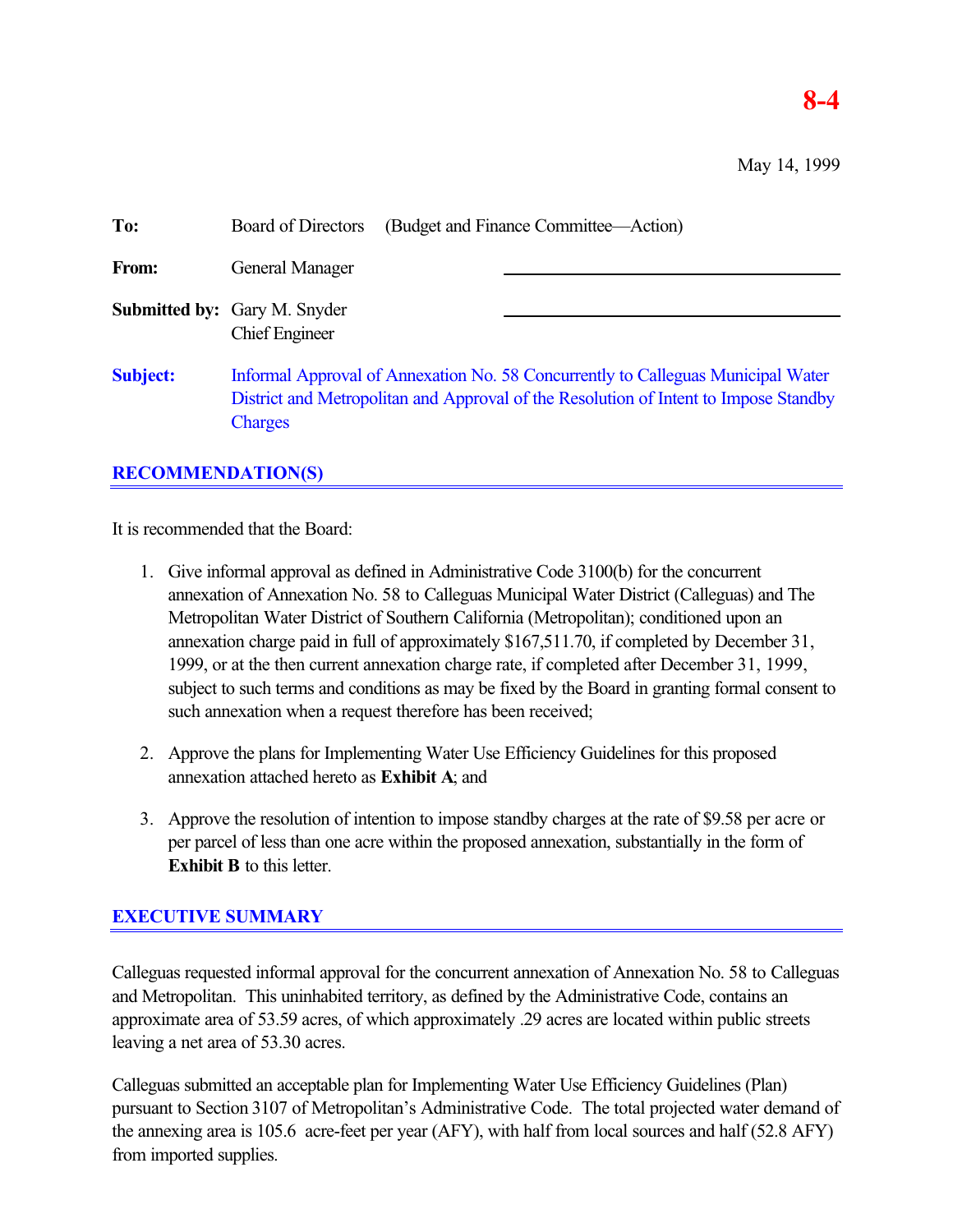Calleguas requested that Metropolitan impose standby charges within the annexing territory at the rate of \$9.58 per acre or per parcel of less than one acre (the rate at which standby charges are presently levied in other portions of Calleguas).

#### **DETAILED REPORT**

By a letter dated April 26, 1999, Calleguas requested informal approval as defined in Administrative Code 3100(b) for the concurrent annexation of Annexation No. 58 to Calleguas and Metropolitan. The owners of the vacant site intend to build 238 single-family homes, and 56 duplex units.

The proposed annexation territory is located in the unincorporated area of Ventura County contiguous to the Oxnard city limits. The site boarders Gonzales Road on the south, at its intersection with Snow Road as shown on the attached map Exhibit C. The site's current zoning is A-E-40 (Agricultural Exclusive, 40-acre minimum lot size) and its existing use is agricultural (row crops). The city of Oxnard is simultaneously in the process of annexing the site and amending both its City General Plan and Northeast Community Specific Plan, permitting urban development zoned primarily for residential use.

Calleguas has submitted an acceptable Plan pursuant to Section 3107 of Metropolitan's Administrative Code. The total projected water demand is 105.6 AFY. The water supply for the annexing area is a one-to-one blend of local sources with imported Metropolitan water from Calleguas. The projected annual water demand upon Metropolitan is therefore 52.8 AFY.

This annexation is subject to the provisions of the California Environmental Quality Act (CEQA). CEQA will be complied with prior to the time that formal approval of this annexation is requested from Metropolitan. At that time, as required by CEQA, the Board will review and consider pertinent environmental documentation.

The combined annexation charge has been calculated pursuant to Section 3300 of Metropolitan's Administrative Code. Utilizing the current rate of \$3,049 per acre and the \$5,000 processing fee, the annexation charge is approximately \$167,473.60, if completed by December 31, 1999. The \$5,000 processing fee has been received. If the annexation is completed after December 31, 1999, the charge will be calculated utilizing the then current rate.

Completion of the annexation will be subject to such terms and conditions as may be fixed by the Board in granting formal consent to such annexation. Calleguas has requested that Metropolitan impose standby charges within the annexation territory at the rate of \$9.58 per acre or per parcel of less than one acre (the rate at which standby charges are presently levied in other portions of Calleguas). Under the requirements of Article XIII D of the California Constitution (Proposition 218), such charges must be treated as new assessments, subject to approval by the property owners in the area to be annexed through mailed ballot proceedings. Exhibit B is the form of Resolution of Intention to impose standby charges which, if adopted by the Board, will authorize the Executive Secretary to mail notices to the property owners. The notices to property owners will include ballots which the property owners will be asked to mark and return. Ballots will be tabulated at a public hearing on the assessments scheduled to commence on August 17, 1999, and unless a majority of those ballots received from property owners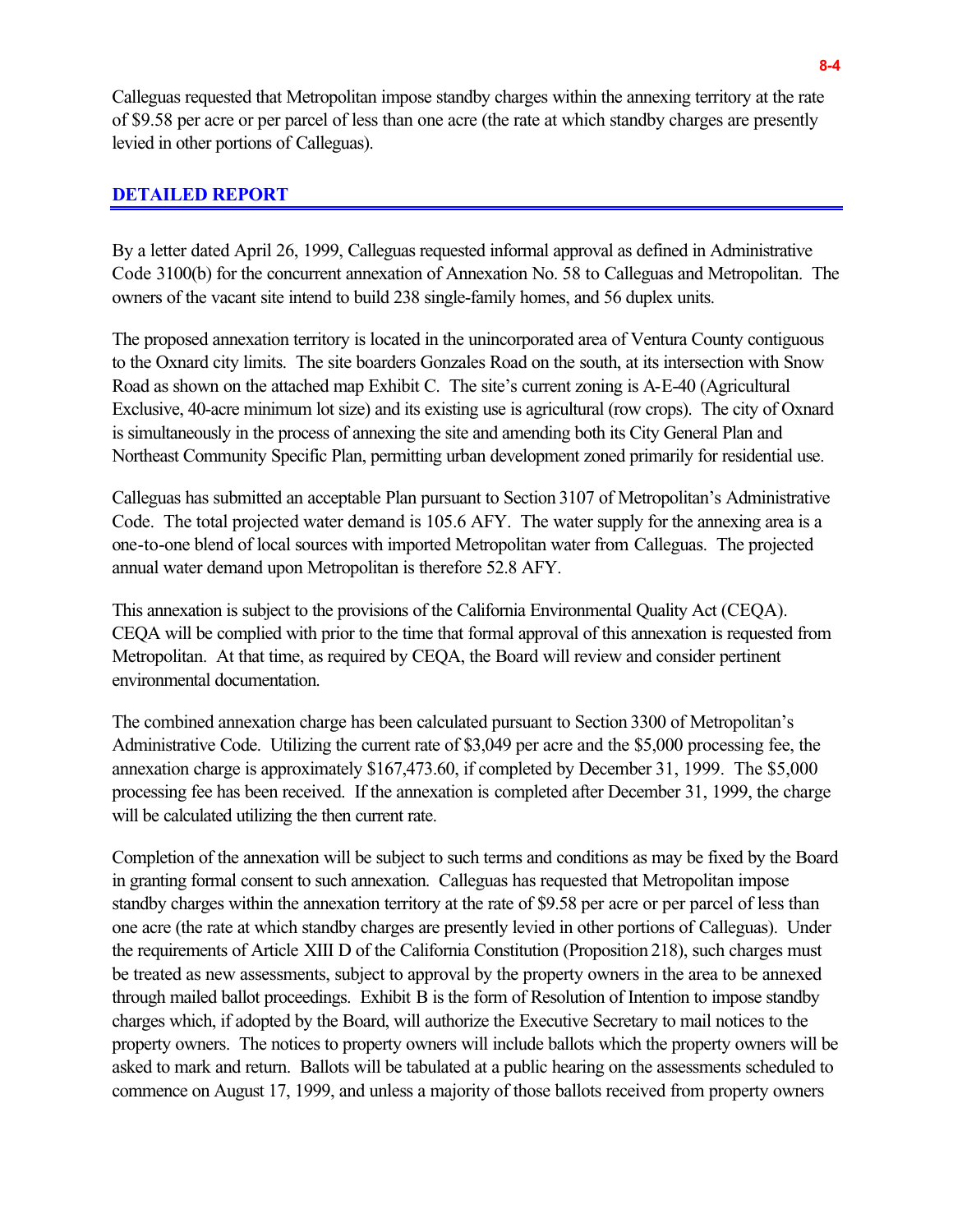(weighted according to the proportionate obligation of each property) protest the charges, imposition of the standby charges in the annexed area will be considered by the Board concurrently with formal approval of annexation.

ESY/LHC/bm:rev3

# **Attachment 8-4A**

Exhibit C (Map) -- <u>A</u> (SEE HARD COPY) A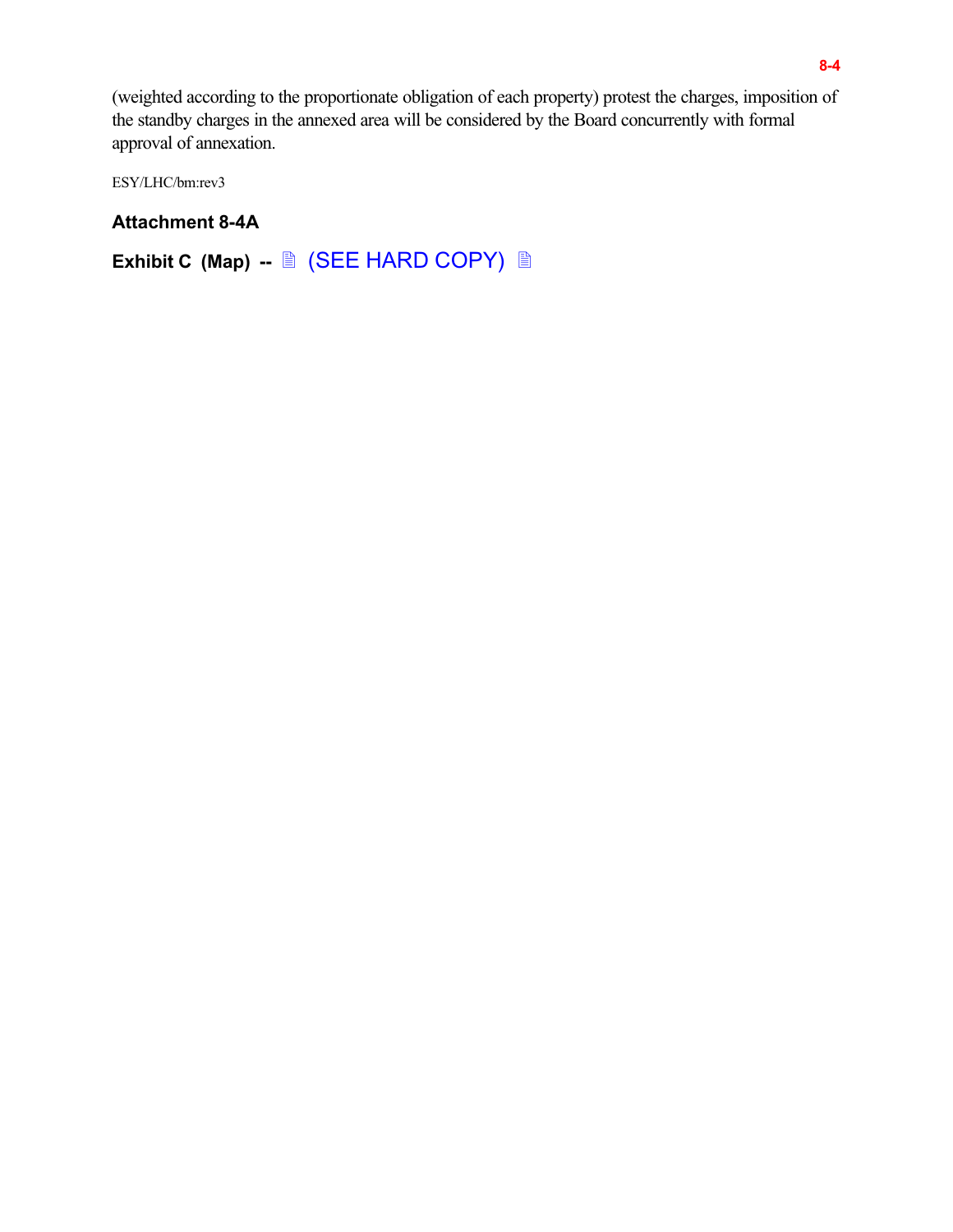**Attachment 8-4A (Exhibit A)**

**The following 8 pages are an attachment to Board Letter Item 8-4**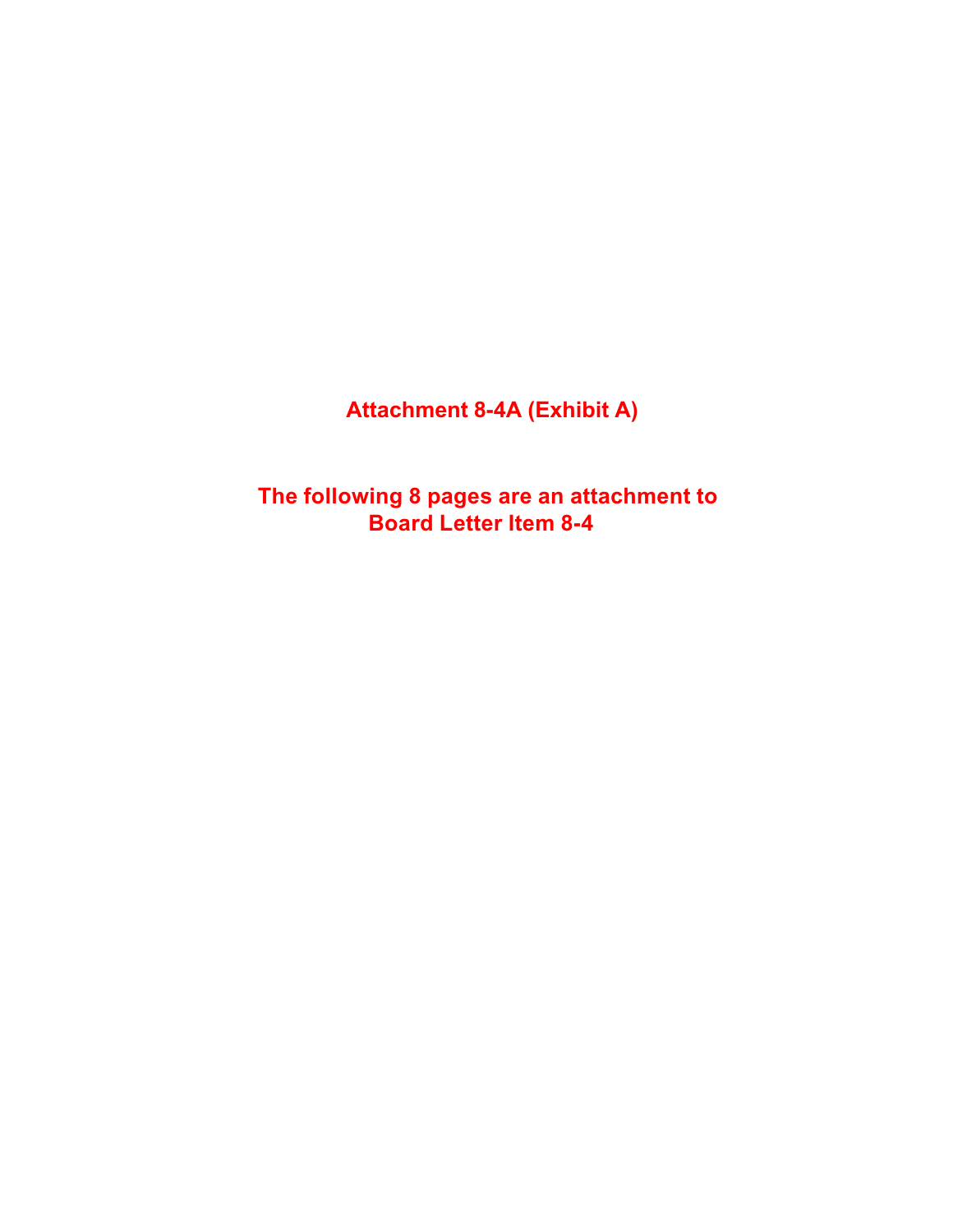Engineering Division May 14, 1999 **EXHIBIT A** 

and a strategic

#### IMPLEMENTATION PLAN

#### WATER USE EFFICIENCY GUIDELINES FOR ANNEXATION NO. 58 (ALDEA DEL MAR) TO THE CALLEGUAS MUNICIPAL WATER DISTRICT AND THE METROPOLITAN WATER DISTRICT OF SOUTHERN CALIFORNIA

#### GENERAL DESCRIPTION OF ANNEXING AREA

Annexation No. 58 (Aldea del Mar) consists of approximately 53.59 gross acres (53.30 net acres) located south of and adjacent to Gonzales Road at its intersection with Snow Road, in the Oxnard area. A map and legal description are attached

The annexation includes Assessor Parcel Nos. 215-0-061-020 and -030. The properties are owned by the McGrath Survivors Trust. The property is zoned A-E-40 (Agricultural Exclusive, 40-acre minimum lot size). The existing use is agriculture (row crops).

The City of Oxnard is in the process of amending its Northeast Community Specific Plan and annexing the property to permit urban development. The annexation area will be zoned for residential uses and subdivided to permit construction of 238 single-family homes and 56 duplex units. These uses are consistent with proposed zoning for the site.

#### **ANNUAL WATER USAGE**

The projected annual demand for water after development of the property is 105.6 acre-feet per year (AFY) or an average factor of 94,318 gallons per day (GPD). Peak demands are estimated at approximately 2.5 times the average daily factor, or 0.73 AF/day.

The property will receive water from the City of Oxnard. It obtains water from both Calleguas/ MWD and the United Water Conservation District. Oxnard currently blends 1:1 with Calleguas, therefore CMWD and MWD would provide 50% of the demand.

#### PEAK WATER USAGE

#### Lake Bard Reservoir

Calleguas' Lake Bard reservoir, which is owned and operated by Calleguas, has a capacity of 10,500 acre-feet of water. The Calleguas system sets flows from MWD based on past system averages for its service area for a given 24-hour period and meets peak daily water demands from Lake Bard.

#### Groundwater Conjunctive Use

In conjunction with MWD, Calleguas is currently developing the first 16 of 30 dual purpose, injection/extraction wells that will be constructed within the Las Posas Groundwater Basin. Each well is designed to inject an estimated 1,000 acre-feet of pre-treated water during the winter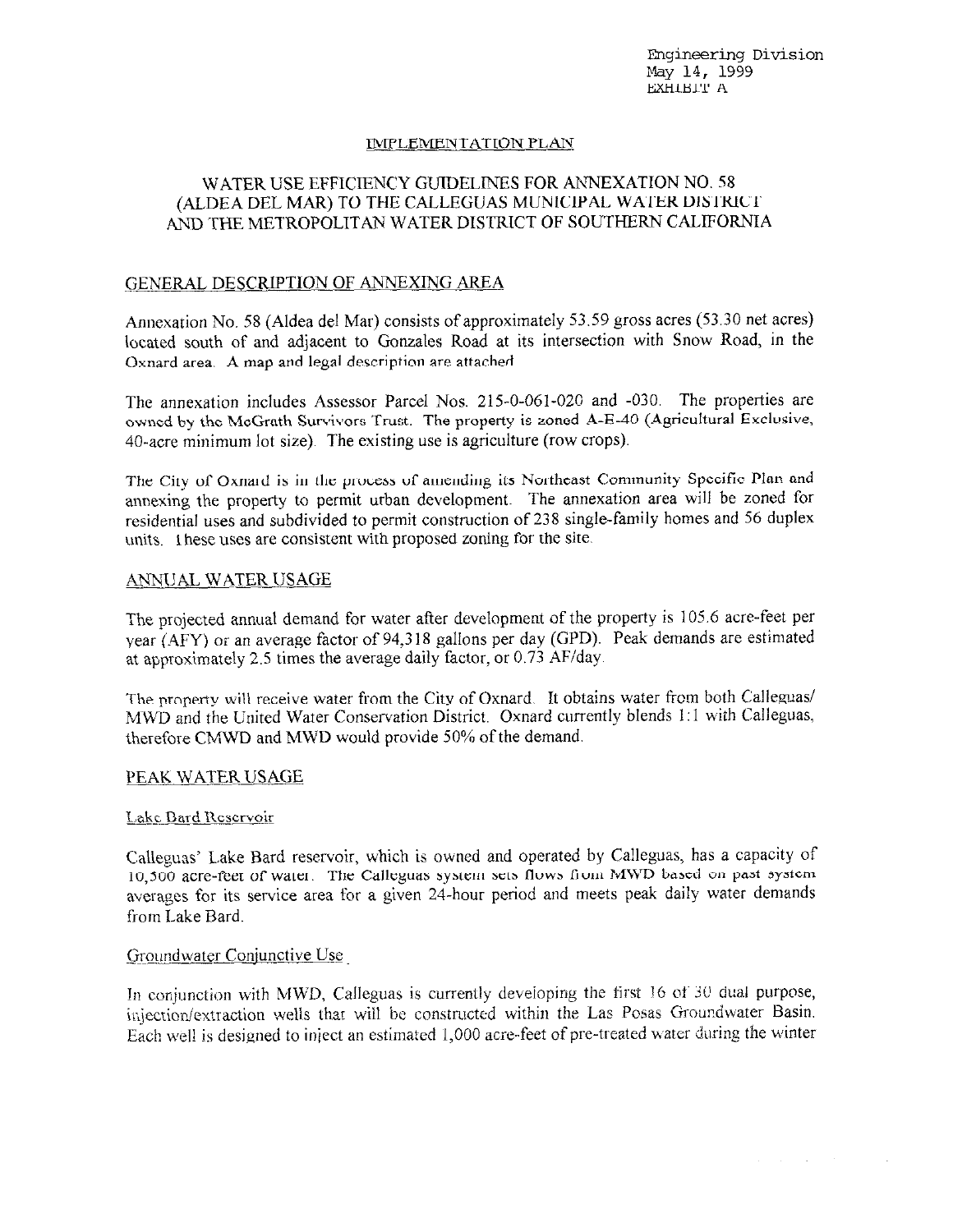months for later use during emergencies, drought or summer months when imported supplies may be limited.

The cities of Camarillo and Oxnard, as well as the Camrosa Water District, Ventura County Waterworks Districts #1 and #19, Zone Mutual Water Company, and Berylwood Heights Mutual Water Company have also participated in groundwater storage programs which allow for storage of water during periods when excess water is available and subsequent extraction during times of shortage.

#### **High and Low Flow Penalties**

Calleguas Ordinance No. 12 (water service) was amended in 1982 to penalize its purveyors for pcaking off Calleguas' system. Calleguas in 1987 included a penalty based on low flow. Both penalties were imposed to direct purveyors to their responsibility to increase water storage within their service areas.

#### Local Area Water Management

Several of Calleguas' purveyors extract water from the local ground water basin within Calleguas' service area. In the event of a curtailment of available water for a duration longer than previously stated, Calleguas is able to request its purveyors to increase their production. Water demands (peaking) from the Calleguas/MWD system can be effectively managed though interconnection of the Calleguas and Oxnard systems.

The Calleguas distribution system has the ability to increase water deliveries from several sources to offset peaking within the overall District:

- Direct delivery from the United Water Conservation District
- Ground water extraction from the upper Oxnard aquifer
- Ground water extraction from the Fox Canyon aquifer  $\bullet$
- Drawing from Calleguas' 18 mg terminal storage Springville Reservoir

#### **WATER CONSERVATION**

Additional water demands placed on MWD will be minimized by incorporating the following water conservation measures.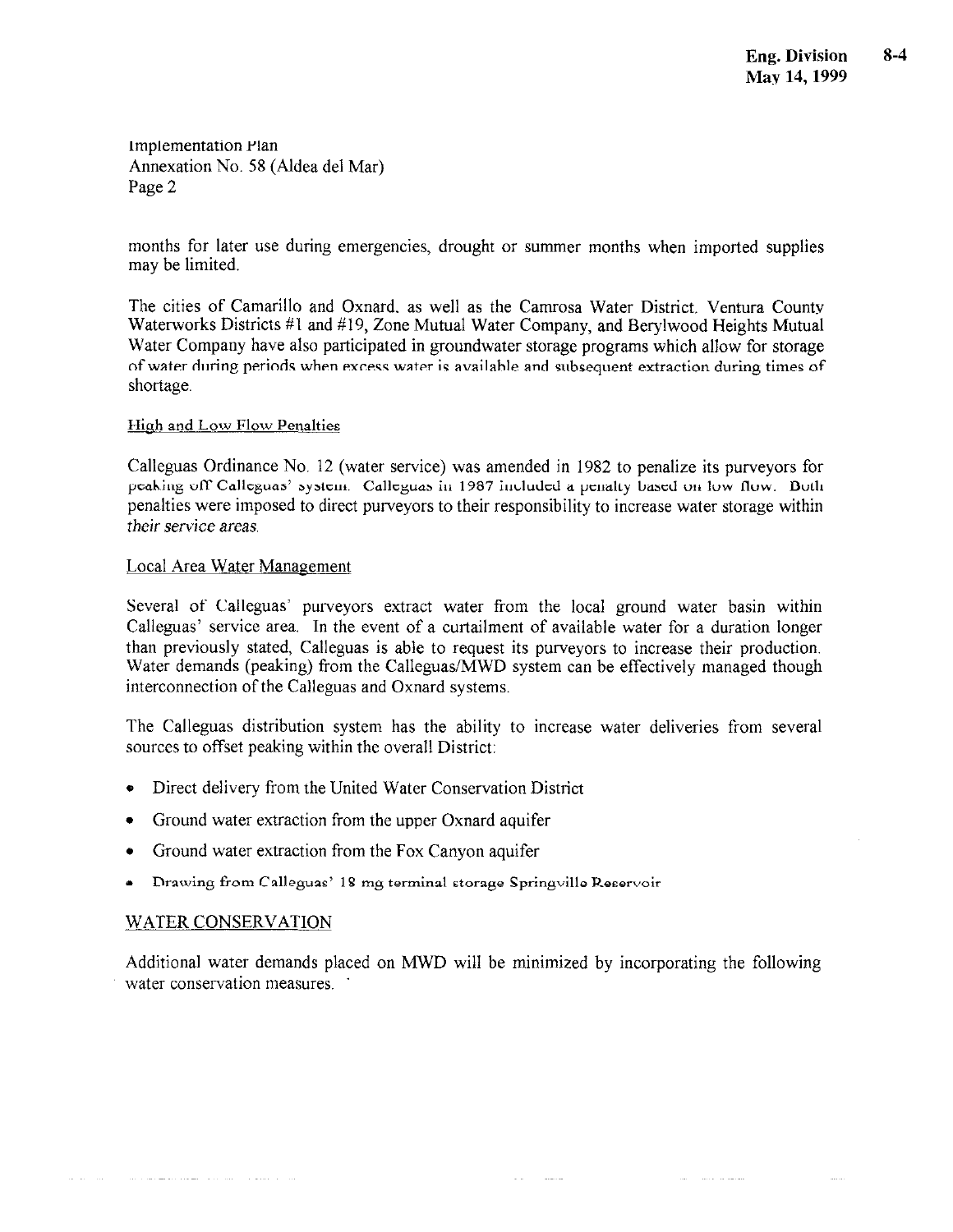#### Calleguas

Calleguas, in conjunction with the Metropolitan Water District of Southern California, offers a variety of conservation programs. These programs are designed to satisfy the Best Management Practices referred to by the California Urban Water Conservation Council in its Memorandum of Understanding, in which Calleguas and Metropolitan are signatories.

Urban water conservation programs include: school education, low consumption plumbing retrofits (i.e., toilets, showerheads), public information (i.e., literature, speaking engagements, tours of Calleguas facilities), landscape maintenance, commercial, industrial, institutional Additionally, Calleguas provides literature and showerheads, upon request, for surveys. distribution by its purveyors.

The City of Oxnard has developed several conservation measures that apply to lands annexed to the City. Through the Building Department the City enforces regulations pertaining to the installation of ultra-low flush toilets (1.6 gallons per flush) and water conserving fixtures (2.5 gallons per minute) for all new construction, redevelopment and rehabilitation projects.

At the time the subject property is develope. the developer shall comply with the following conditions:

- Satisfy all City of Oxnard Building D<sub>f</sub> partment standards for use of water-saving devices  $\mathbf{1}$ in the project buildings.
- $2<sub>1</sub>$ Provision of individual metering for all project buildings to better control water usage and monitoring.
- $3<sub>1</sub>$ Maximize use of drought-resistant materials in the overall landscape plan and minimize turf areas for the project to the extent possible.
- $4<sub>1</sub>$ Monitoring of site landscape water use by installing sensors capable of overriding automatic irrigation timers.

#### Annexing Area

All uses in the annexation area will comply with State standards for water-efficient plumbing fixtures. These include toilet fixtures that are water-conserving as defined by ANSI Std. No. A112.19.3, reduced-flow shower heads, layatory faucets and sink faucets, self-closing valves on fountains and faucets, pipe insulation on hot water lines, etc.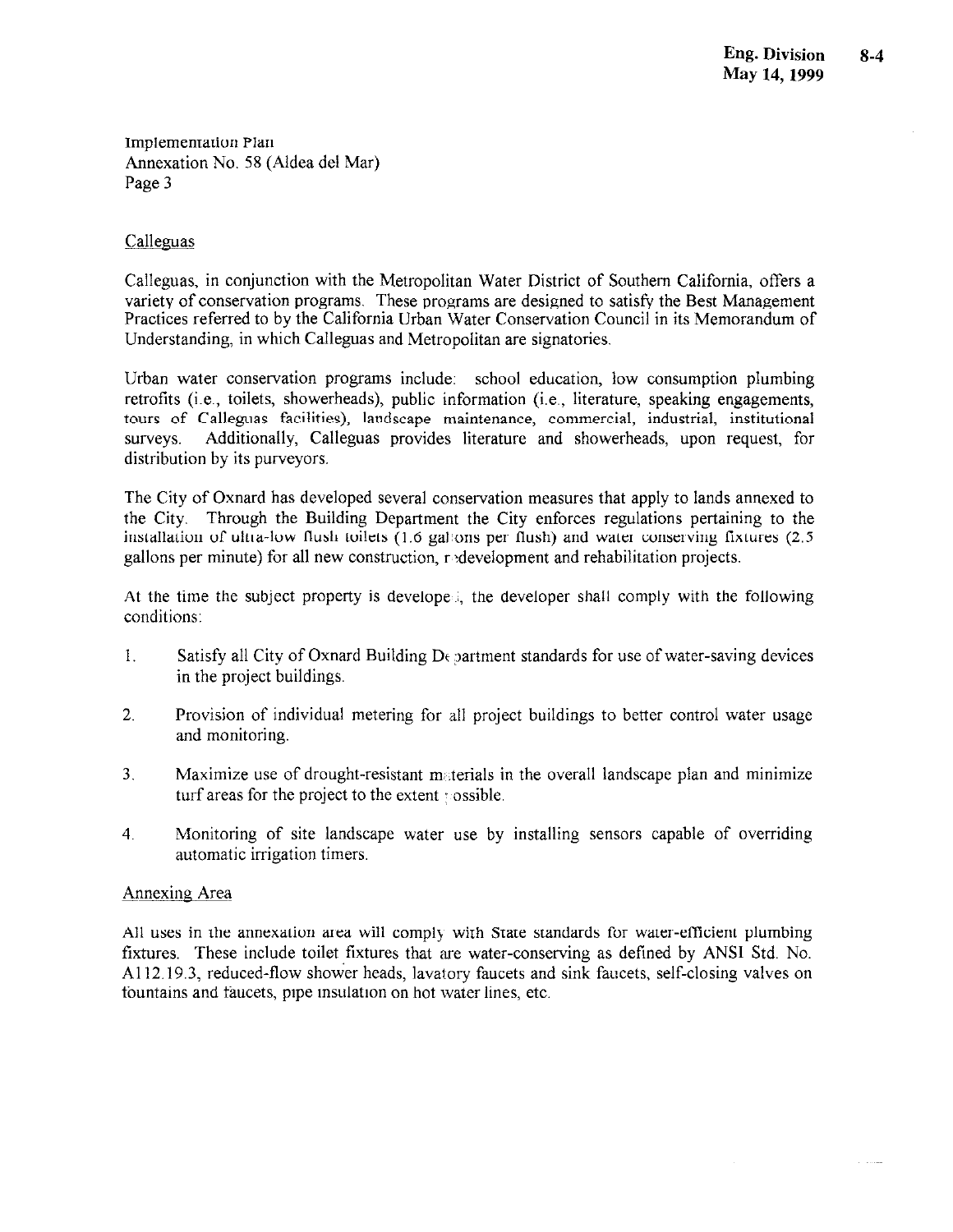#### **USE OF RECLAIMED WATER**

#### Calleguas

Calleguas Resolution No. 773 promotes the use of reclaimed wastewater supplies within the District. Calleguas requires that its purveyors develop the use of reclaimed wastewater for greenbelts and large turf irrigation. Within Calleguas, use of reclaimed wastewater is currently 1,500 AFY.

#### Annexing Area

The Ventura County Board of Supervisors and the City of Oxnard promote the use of reclaimed water and have directed that water reclamation be a priority for use. When such supplies exist, a dual distribution system shall be constructed to accommodate such supplies.

No golf courses or decorative lakes are planned in the annexation area. Landscaped areas exceeding one acre and other uses for which non-potable water is practical shall receive reclaimed water when available.

#### WATER DELIVERY CURTAILMENT

#### Calleguas

Calleguas already has the ability to sustain more that a seven-day interruption of water delivery service and this annexation will not oversubscribe that ability.

Calleguas has an integrated water delivery system, which allows all areas in its service area to receive water from two alternative sources. The main source is from MWD via the Jensen Treatment Plant and distribution system.

The second source is from Lake Bard Reservoir, which is used for system peaking and emergency storage. Lake Bard's storage capacity (10,500 acre feet) is adequate to supply water for total system usage for periods of 15 to 20 days at maximum unregulated demands during summer and in excess of 45 days during winter months.

In addition to Lake Bard, Calleguas has seven reservoirs with a combined storage capacity of 42 million gallons.

Several of Calleguas' purveyors extract water from the local groundwater basins with Calleguas' service area. In the event of an emergency curtailment of water from MWD as a result of a major facility failure that is longer in duration that previously stated, the District could impose a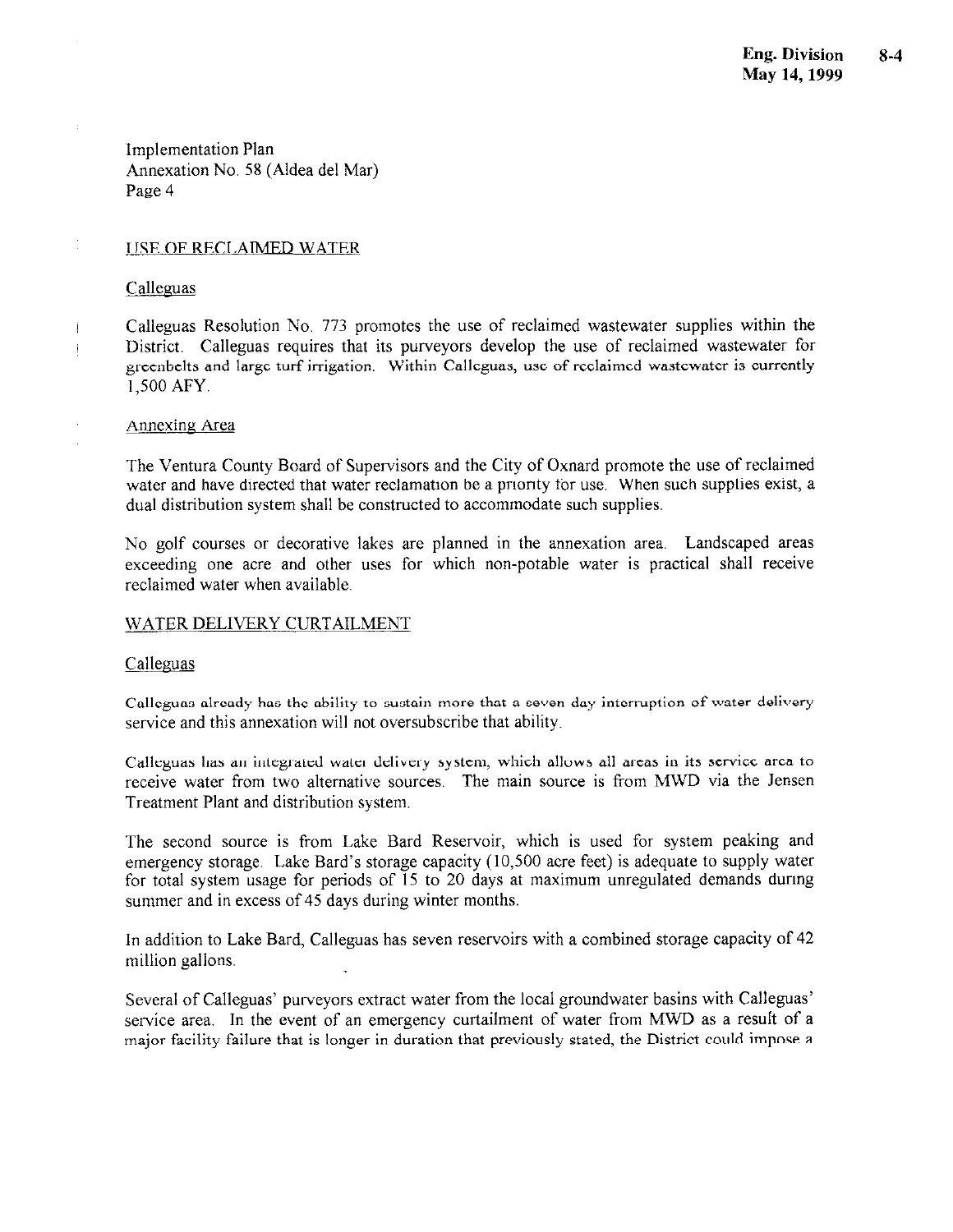water rationing plan and request its purveyors to increase their groundwater production to extend the District's reservoir reserves for other areas that do not have ground water supplies.

#### CAPITAL CONSTRUCTION CHARGES

In 1980 Calleguas imposed a capital construction charge for all new development within its service area. The charge was established to raise funds necessary to build additional facilities required for expansion of the Calleguas service area. Additionally, Calleguas has assessed a capital construction water rate charge to its purveyors on water usage to augment the capital construction program.

#### URBAN CONSERVATION BEST MANAGEMENT PRACTICES

To the extent practicable to do so, within the limits of its authority and jurisdiction, Calleguas intends to apply Urban Conservation Best Management Practices as set forth in Attachment A to this Implementation Plan.

#### **WATER USE EFFICIENCY GUIDELINES**

To the extent practicable the City of Oxnard and the owners of Annexation No. 55 agree to comply with MWD and Calleguas Water Use Efficiency Guidelines as set forth in Attachment B to this Implementation Plan.

#### DUAL DISTRIBUTION SYSTEM

To the extent practicable, the City of Oxnard and the owners of the parcels to be annexed shall comply with the following:

Reclaimed wastewater or other non-potable water shall be used on all golf courses, decorative lakes and other landscaped areas exceeding one acre, including multi-family complexes, commercial and industrial developments and similar areas. Reclaimed wastewater and other non-potable supplies shall be used for industrial processes and other suitable uses. If such supplies do not presently exist, a dual distribution system shall be constructed to accommodate such supplies when they become available in the future.

#### **MODEL HOMES**

At least one model home constructed in each new development within the annexed area shall demonstrate a water conserving landscape.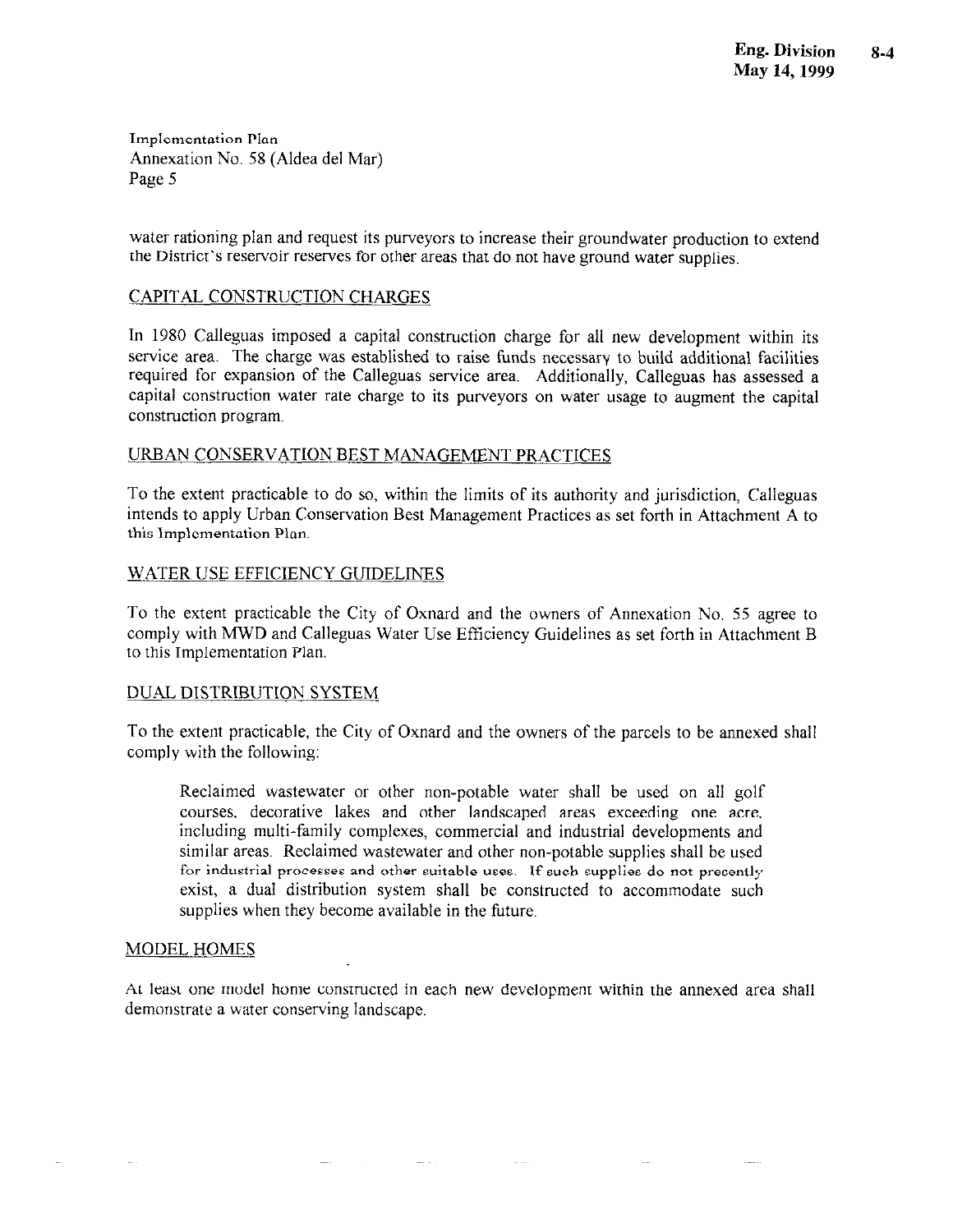#### WATER CONSERVATION MEASURES

To the extent practicable, Calleguas will incorporate Water Conservation measures when development plans are made.

#### **COMPLIANCE**

**CITY OF OXNARD** 

SHEA HOMES

By

B٧

Calleguas accepts the responsibility for assuring compliance with the provisions of Metropolitan's Water Use Efficiency guidelines as indicated in Metropolitan's Administrative Code Section 3107 and shall report to Metropolitan regarding such compliance.

CALLEGUAS MUNICIPAL WATER DISTRICT

 $\overline{B}v$ 

Dr. Donald R. Kendall

Dated: 9/20/99

Dated:  $4F$ 

MC GRATH SURVIVORS TRUST

Uc Cutil By Sean McGrath

Dated:  $1/5 - 09$ 

 $4 - 23$ Dated:

John Franklin, Vice President/Regional Manager

سنداسيا المنا

Matthew G. Winexar, Public Services Director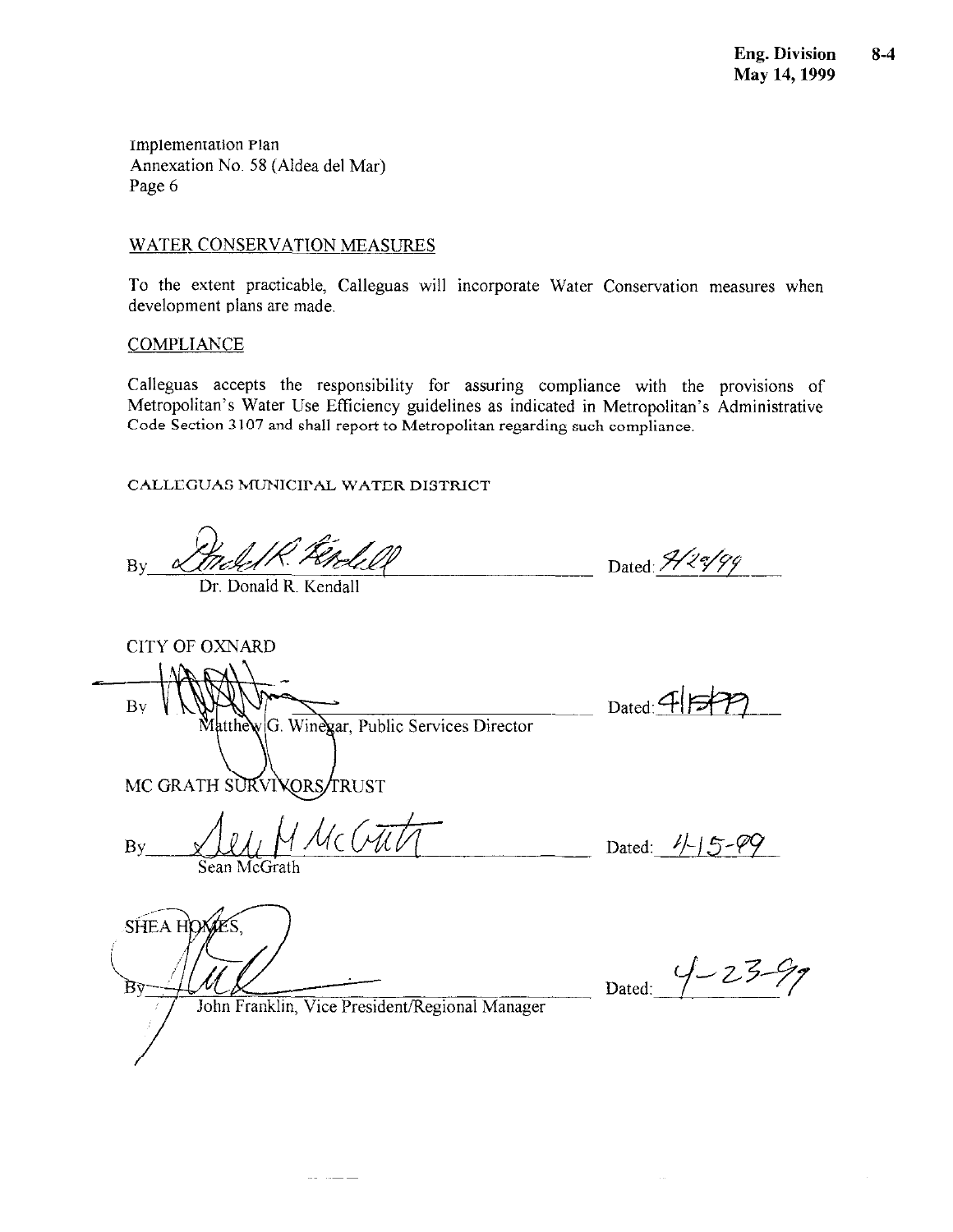#### **ATTACHMENT A**

#### **Urban Conservation Best Management Practices**

- $1<sup>1</sup>$ Interior and exterior residential and governmental/institutional water audits
- $2a.$ Enforcement of ULFT requirement in new construction beginning January 1992
- $2<sub>b</sub>$ Support of State and Federal legislation prohibiting sales of toilets that use more than 1.6 gallons per flush
- $2c$ Residential plumbing retrofits
- $3<sub>1</sub>$ Distribution system water audits, leak detection and repair
- $\overline{4}$ . Metering with commodity rates for all new connections and retrofit of existing connections
- $5<sub>1</sub>$ Large landscape water audits and incentives
- 6. Support of and compliance with "Water Conservation in Landscaping Act" (AB 325) for commercial, industrial, institutional, governmental and multi-family developments
- $7<sup>1</sup>$ Public information
- 8. School education
- 9. Commercial and industrial water conservation
- $10<sub>1</sub>$ New commercial and industrial water use review
- $11.$ Conservation pricing
- $12.$ Support of and compliance with "Water Conservation in Landscaping Act" (AB 325) for single-family homes
- $13.$ Enactment and enforcement of water waste prohibition ordinances
- $14<sub>1</sub>$ Designation of a water conservation coordinator
- 15. Financial incentives
- Ultra-low-flush toilet replacements  $16.$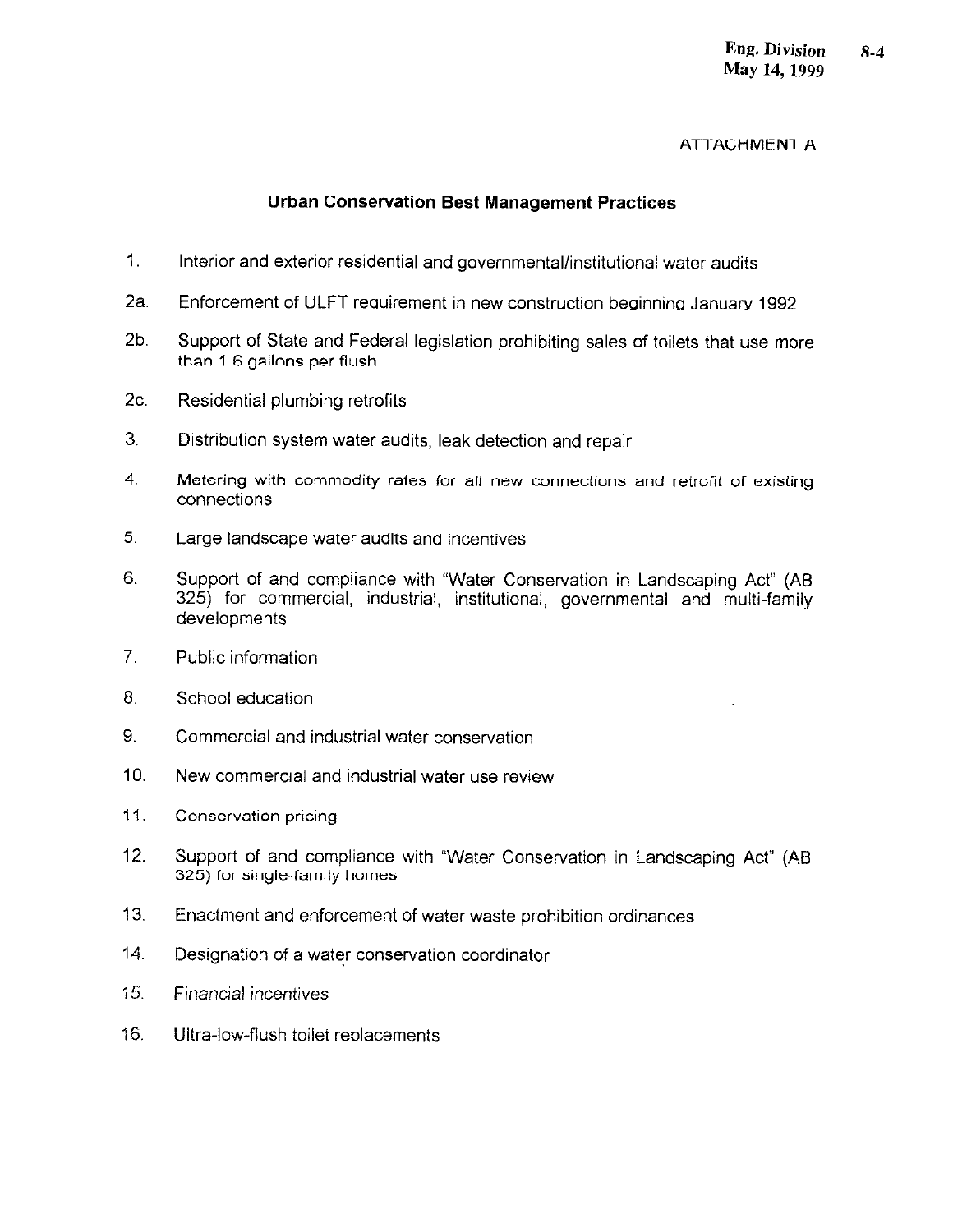**ATTACHMENT B** 

#### **MWD Administrative Code**

#### § 3107. Water Use Efficiency Guidelines.

To the extent practicable, local water purveyors and owners of parcels, as appropriate, within an area for which a request for annexation is considered by the Board shall comply with the following:

 $(a)$ Annual water demand shall be minimized by incorporating water conservation measures into the development plans. Use of local groundwater, surface water, and reclaimed wastewater supplies shall be maximized to reduce demands on the District

Peak demands on the District shall be minimized by construction  $(b)$ and operation of local storage and groundwater production facilities. In cases where the annexed area is served by an existing water delivery system, this provision may be satisfied by showing that these facilities will be added to the existing system.

 $(C)$ Reclaimed wastewater or other non-potable water shall be used on all golf courses; decorative lakes; and other landscaped areas exceeding one acre, including multi-family complexes, commercial and industrial developments, and similar areas. Reclaimed wastewater and other non-potable supplies shall be used for industrial processes and other suitable uses. If such supplies do not presently exist, a dual distribution system shall be constructed to accommodate such supplies when they become available in the future.

 $(d)$ "Best management practices" conservation measures, as identified by the District from time to time, shall be applied in all new and existing developments within the annexed area. At least one model home constructed in each new development within the annexed area shall demonstrate a water conserving landscape.

 $(e)$ Local storage. groundwater production capacity. system interconnections, and other measures shall be able to sustain a 7-day interruption in service from the District.

The member public agency within which the annexed area is located shall be responsible for assuring compliance with these provisions and shall report to the District regarding such compliance.

M.I. 38538 - October 9, 1990; amended by MI 39787 - August 20, 1992; amended by M.I. 41898-May 14, 1996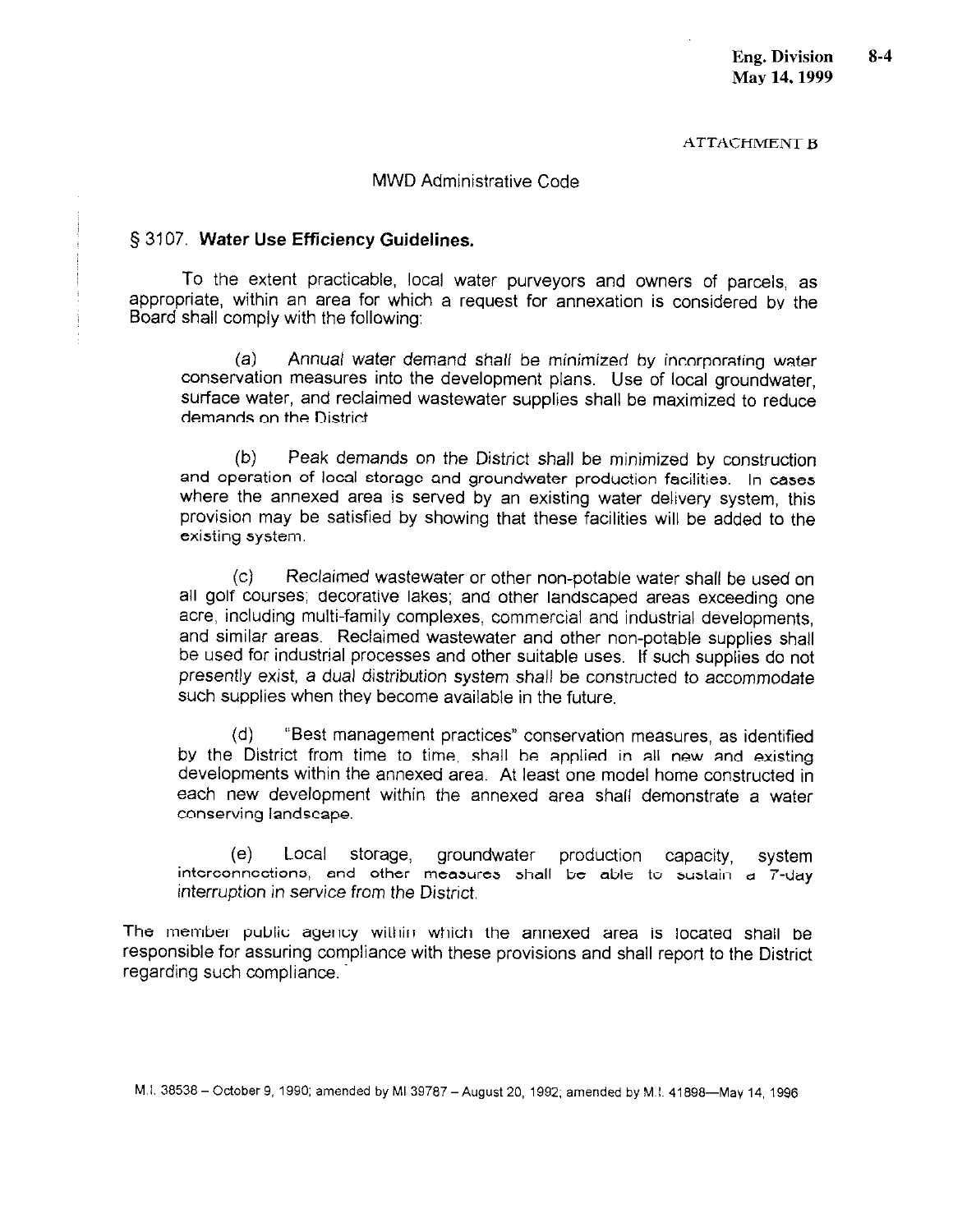# **Exhibit B**

**The following 16 pages are an attachment to Board Letter Item 8-4**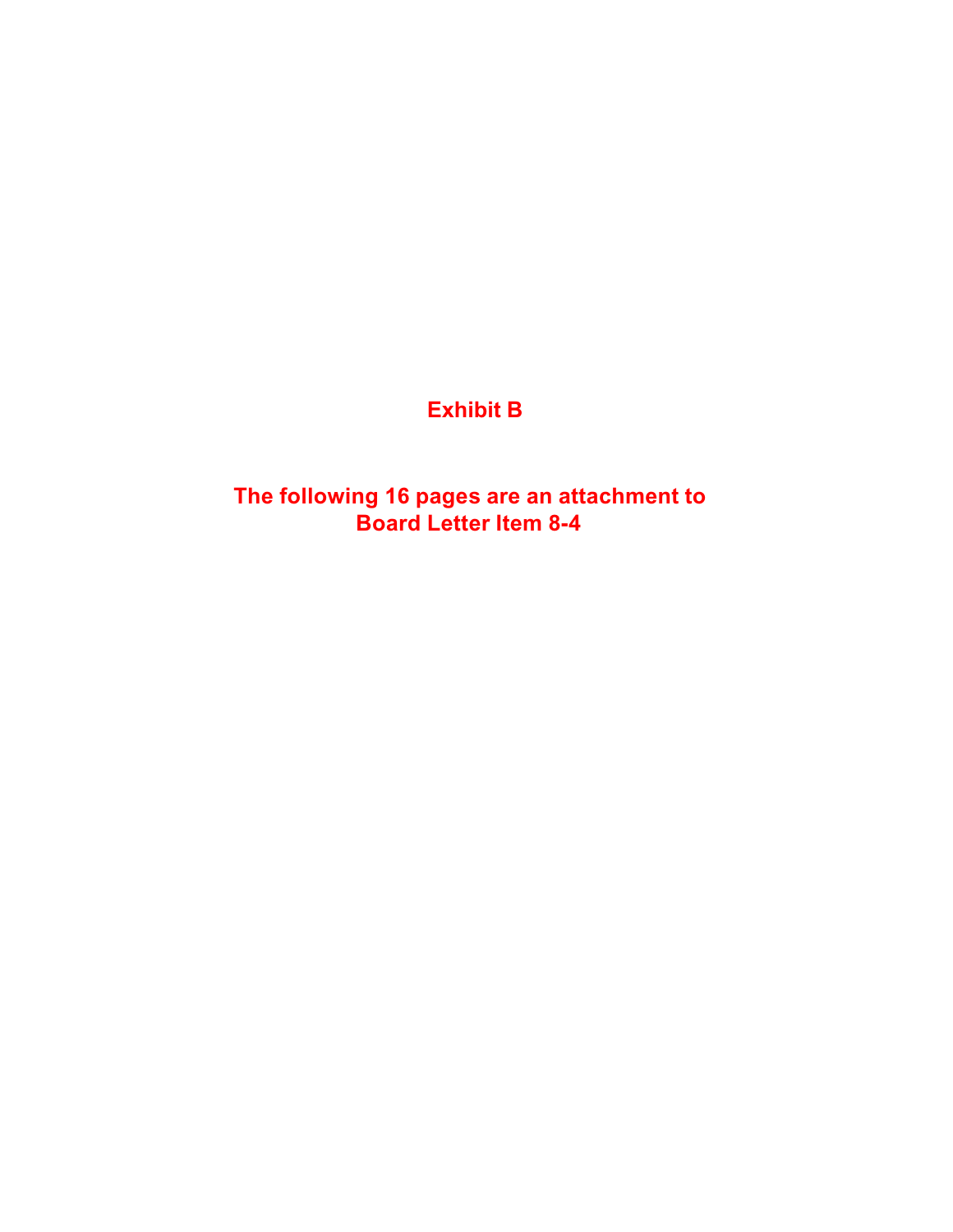**8-4 Engineering Division, 5/14/99**

**EXHIBIT B**

#### THE METROPOLITAN WATER DISTRICT OF SOUTHERN CALIFORNIA

RESOLUTION \_\_\_\_

l,

l,

# **RESOLUTION OF THE BOARD OF DIRECTORS OF THE METROPOLITAN WATER DISTRICT OF SOUTHERN CALIFORNIA GIVING NOTICE OF INTENTION TO IMPOSE STANDBY CHARGE CONTINGENT UPON ANNEXATION**

WHEREAS, at its meeting on December 14, 1993, the Board of Directors ("Board") of The Metropolitan Water District of Southern California ("Metropolitan") approved the rate structure and additional revenue sources described in the Board letter on the Financial Structure Study dated December 1, 1993, including a readiness-to-serve charge;

WHEREAS, under authority of Section 134.5 of the Metropolitan Water District Act, a readiness-to-serve charge may be collected as an availability service charge from the member public agencies within Metropolitan, or may be imposed as a standby charge against individual parcels within Metropolitan;

WHEREAS, under such authority, the water standby charge may be imposed on each acre of land or each parcel of land less than an acre within Metropolitan to which water is made available for any purpose by Metropolitan, whether the water is actually used or not;

WHEREAS, certain member public agencies of Metropolitan (including Calleguas Municipal Water District) have requested the option to provide collection of all or a portion of their readiness-to-serve charge obligation through a Metropolitan water standby charge imposed on parcels within those member agencies;

WHEREAS, the owners of the parcels identified in the attached Engineer's Report dated July 1998 have applied for annexation into Calleguas and Metropolitan;

WHEREAS, upon annexation, Metropolitan water will be available to such properties and such parcels will receive the benefit of the projects provided in part with proceeds of Metropolitan water standby charges, as described in the Engineer's Report; and

WHEREAS, Calleguas has requested that Metropolitan impose water standby charges on such properties at the rate specified in the Engineer's Report and provided herein, following annexation of such properties into Metropolitan;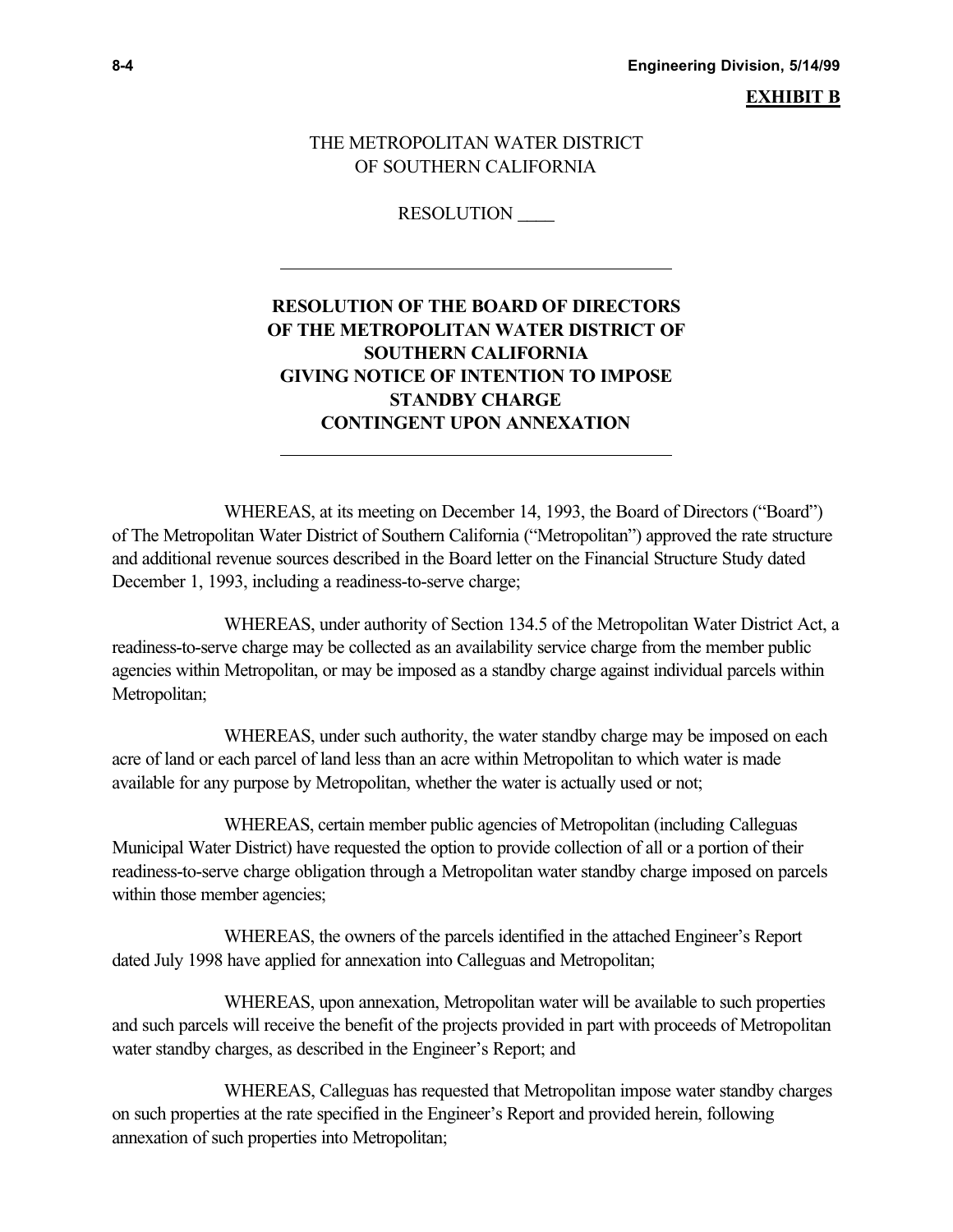NOW THEREFORE, the Board of Directors of The Metropolitan Water District of Southern California does hereby resolve, determine and order as follows:

**Section 1.** That notice is hereby given to the public and to each member public agency of The Metropolitan Water District of Southern California of the intention of Metropolitan's Board to consider and take action at its regular meeting to be held August 17, 1999, on the General Manager's recommendation to impose a water standby charge for fiscal year 1999-2000 on the properties described in the Engineer's Report attached as Attachment 1 to this Resolution and incorporated herein by reference. The Engineer's Report was prepared by a registered professional engineer certified by the State of California.

**Section 2**. That the proposed standby charge per acre of land, or per parcel of land less than an acre, as shown in the Engineer's Report, shall be \$9.58, which is equal to the amount of Metropolitan's existing standby charge on other properties located within the territory of Calleguas Municipal Water District. The Engineer's Report separates the special benefits from the general benefits and identifies each of the parcels on which a special benefit is conferred. No charge on any parcel shall exceed the reasonable cost of the proportional special benefit conferred on that parcel.

**Section 3**. That the proposed water standby charge, if imposed following completion of the proposed Annexation No. 58, shall be collected on the tax rolls, together with the ad valorem property taxes which are levied by Metropolitan for the payment of pre-1978 voter-approved indebtedness, or at Metropolitan's election may be billed directly to the property owners. Any amounts so collected shall be applied as a credit against Calleguas Municipal Water District's obligation to pay its readiness-to-serve charge. After such member agency's readiness-to-serve charge allocation is fully satisfied, any additional collections shall be credited to other outstanding obligations of such member agency to Metropolitan or future readiness-to-serve obligations of such agency.

**Section 4**. That the Executive Secretary is hereby directed to provide written notice of the proposed standby charge by mail to the record owner of each property identified in the Engineer's Report not less than 45 days prior to the date of the public hearing identified in Section 5. Each notice shall be given in accordance with the requirements of Article XIII D, Section 4, of the California Constitution, and shall be in a form approved by the General Counsel. Each notice shall include an assessment ballot whereby the owner may indicate his or her name, reasonable identification of his or her parcel, and his or her support for or opposition to the proposed water standby charge. Each notice shall also include a description of the procedures for the completion, return and tabulation of ballots, which shall be in a form approved by the General Counsel.

**Section 5.** That the Board will meet in regular session at its meeting on August 17, 1999, to hold a public protest hearing at which interested parties may present their views regarding the proposed standby charges and the Engineer's Report. All written protests and comments presented at the hearings or received by the Executive Secretary on or before the conclusion of the public hearing which contain a description sufficient to identify the land owned by the landowner will be given due consideration by the Board before its final action on the proposed standby charge, and all assessment ballots will be tabulated. If, upon the conclusion of the hearing, ballots submitted in opposition to the water standby charge (weighted according to the proportionate financial obligation of the affected property) exceed the ballots submitted in favor of the water standby charge, the water standby charge shall not be imposed.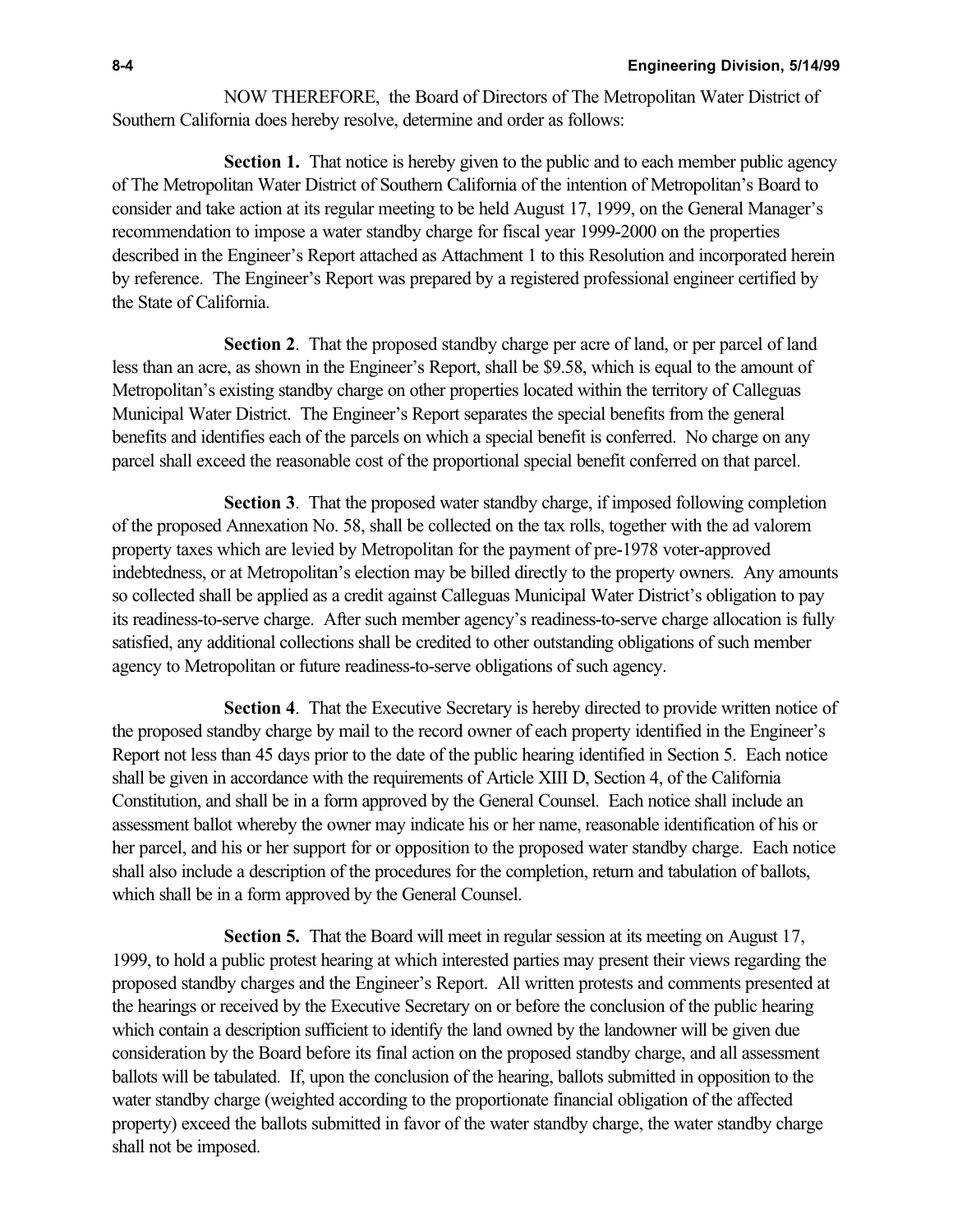**Section 6.** That imposition of the proposed standby charges, if authorized by the Board following the public protest hearing, will be contingent upon completion of the concurrent annexation of Annexation No. 58 to Metropolitan and Calleguas Municipal Water District. If standby charges are approved and such annexation is not completed in time to permit imposition of standby charges for fiscal year 1999-2000, Metropolitan may levy standby charges at the rate stated in this Resolution beginning in a subsequent fiscal year.

**Section 7.** That in the event that the water standby charge, or any portion thereof, is determined to be an unauthorized or invalid fee, charge or assessment by a final judgment in any proceeding at law or in equity, which judgment is not subject to appeal, or if the collection of the water standby charge shall be permanently enjoined and appeals of such injunction have been declined or exhausted, or if Metropolitan shall determine to rescind or revoke the water standby charge, then no further standby charge shall be collected within the territory described in the Engineer's Report and Calleguas Municipal Water District shall pay its readiness-to-serve charge obligation to Metropolitan in full, as if imposition of such water standby charges had never been sought.

**Section 8.** That this Board finds that the proposed water standby charges provided in this Resolution are exempt from the provisions of the California Environmental Quality Act (CEQA) under State CEQA Guidelines 15378(b)(5) since they constitute the creation of government funding mechanisms which do not involve commitment to any specific project which may result in a potentially significant physical impact on the environment or which will be used to fund projects which have CEQA documentation in place prior to construction of any facility or facilities.

**Section 9.** That the General Manager is hereby authorized and directed to take all necessary action to satisfy relevant statutes requiring notice by mailing or by publication.

I HEREBY CERTIFY that the foregoing is a full, true and correct copy of a Resolution adopted by the Board of Directors of The Metropolitan Water District of Southern California, at its meeting held on June 8, 1999.

l,

 Executive Secretary The Metropolitan Water District of Southern California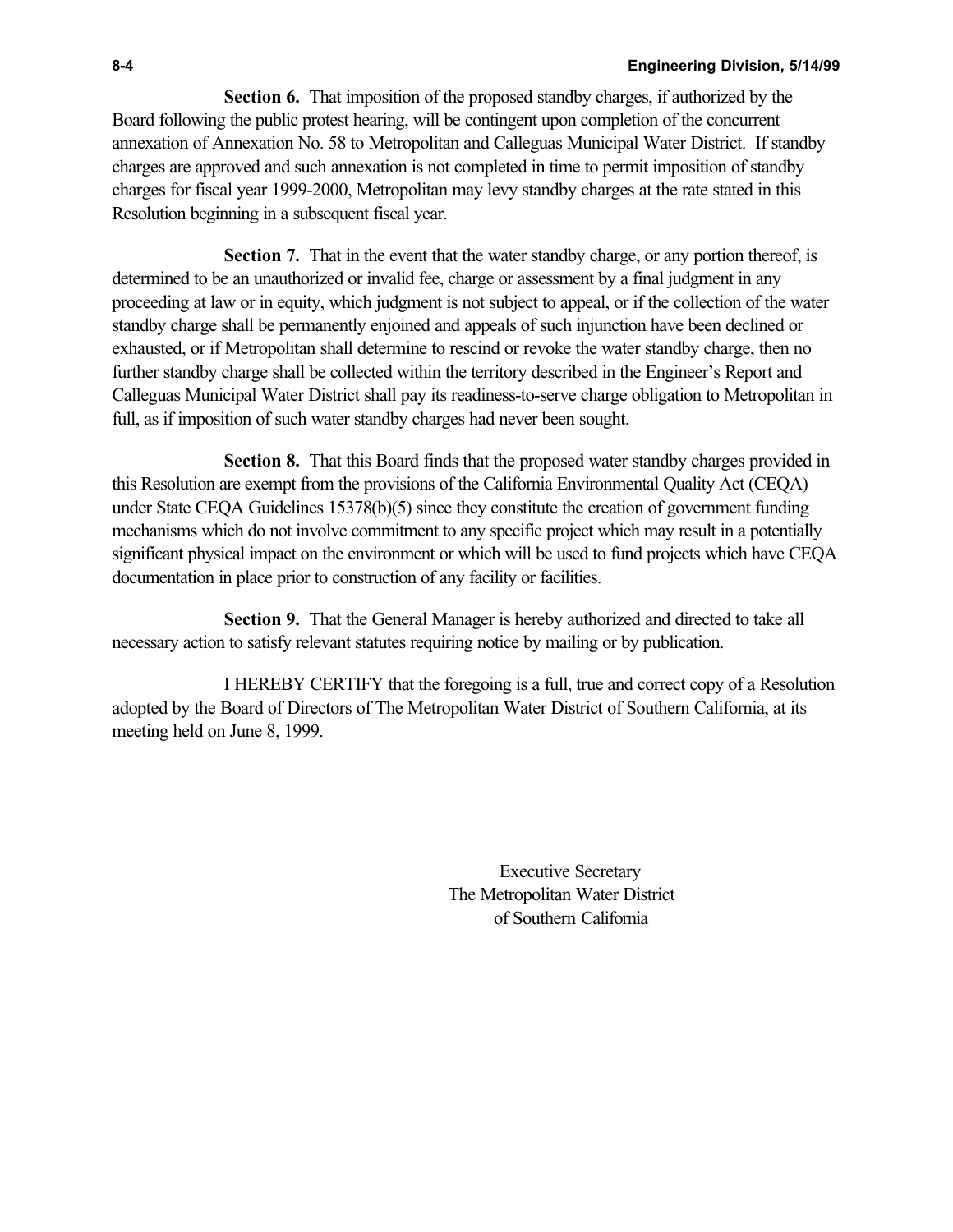Resolution Annexation 58

# **THE METROPOLITAN WATER DISTRICT OF SOUTHERN CALIFORNIA ENGINEER'S REPORT**

# **PROPOSED PROGRAM TO LEVY WATER STANDBY CHARGES IN CALLEGUAS MUNICIPAL WATER DISTRICT ANNEXATION NO. 58**

#### **May 1999**

#### **REPORT PURPOSE**

The Metropolitan Water District of Southern California (Metropolitan) has built and is building major capital facilities and has implemented water management programs that provide water supplies and delivery throughout its service area. This report has two purposes: (1) to describe the water supply and delivery capital projects and programs, which provide benefits both locally and throughout the service area and will be financed in part by Metropolitan's readiness-to-serve (RTS) charge, including a request by Calleguas Municipal Water District (Calleguas) to collect a portion of its RTS obligation through the levy of a Metropolitan water standby charge, and (2) to address the method and basis for levying a water standby charge on benefiting properties.

These facilities and programs consist of the State Water Project system, a major regional water storage reservoir, and system-wide improvements and rehabilitation, water conservation projects, financial assistance for water recycling and ground water recovery facilities. This combination of facilities and programs is an integral part of the region's and Metropolitan's strategic plan to maintain reliable water supplies and to insulate the service area from disruptions in water service during droughts and natural emergencies.

Metropolitan levies the RTS charge on its member agencies to recover a portion of the debt service on bonds issued to finance capital facilities needed to maintain reliable service of good quality water to meet existing demands on Metropolitan's system. The water standby charge is an existing charge levied on parcels of land within certain of Metropolitan's member agencies, including Calleguas, as a method of collecting part or all of the RTS charge obligation of the member agency containing the parcel. At the request of these member agencies, a water standby charge is levied as a method of collecting part or all of the RTS charge obligation of the member agency containing the parcel. The water standby charge will be utilized for capital payments, and debt service on capital projects.

The properties identified on Attachment A have applied for annexation into Metropolitan. Consent by the property owners to Metropolitan's levying of an annual water standby charge in the amount of \$9.58 per acre, or \$9.58 per parcel of less than one acre, is a condition to annexation of these properties into Calleguas and Metropolitan.

#### **BACKGROUND**

Delivery of water is one of the essential infrastructure services in an industrial economy. Like electrical energy, natural gas, transportation, and telecommunications, every household and virtually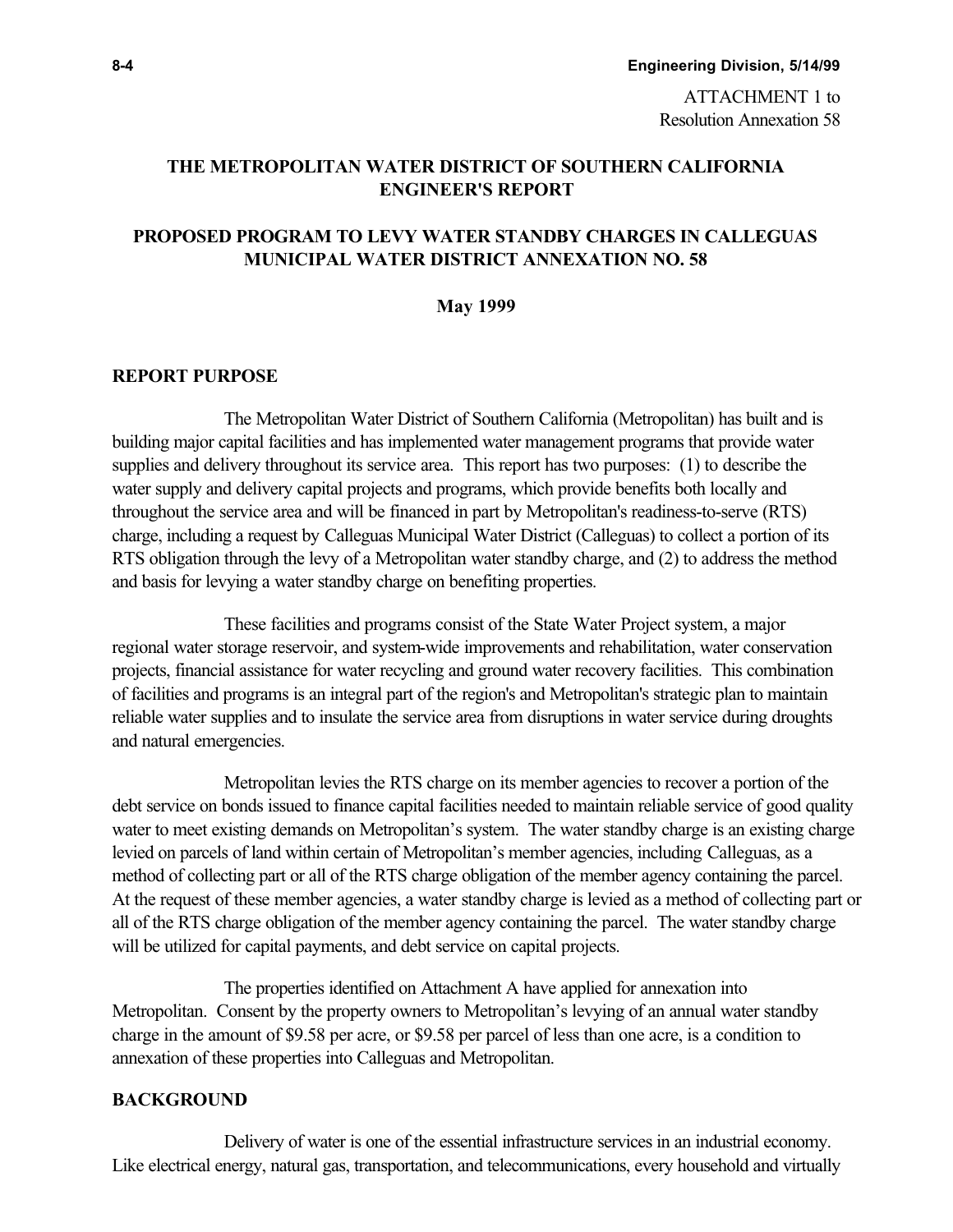every business and industry in Southern California uses water. Because these services are so widespread in a modern economy, shortages can have far reaching and serious consequences.

Metropolitan imports supplemental water supplies for over 16 million residents in portions of six counties: Los Angeles, Orange, Ventura, Riverside, San Bernardino, and San Diego. In Metropolitan's almost 5,200-square mile service area, nearly 60 percent of the water supplies are imported from the Colorado River and California's State Water Project (SWP). Metropolitan, a public agency, provides these water supplies as a supplement to local groundwater and surface water resources.

#### **Growing Demand for Water**

About one out of every two Californians lives in Metropolitan's service area. During the 1980's more than 300,000 people were added to the service area each year, as a result of a strong economy. Regional growth management plans project that Southern California's population will continue to grow by more than 230,000 people each year over the next 23 years -- increasing from the current 16.1 million in 1997 to over 21.5 million by 2020. Based on this projected growth, regional water demands under normal weather conditions are expected to increase from the current 3.6 million acre-feet to 4.9 million acre-feet by 2020. Above-normal demands, under hot and dry weather conditions, can be about seven to nine percent greater than normal-weather demands.

The ongoing competition for water to serve the urban, agricultural, and environmental needs of the western states has resulted in the need to invest in infrastructure and operational improvement, to ensure the continued certainty of firm deliveries to southern California from the Colorado River and the State Water Project. Coupled with the diverse and competing needs of locally developed water in the region, the problem of providing a reliable water supply becomes even more difficult. What is needed is a coordinated and balanced regional response to growing demands.

#### **METROPOLITAN'S RESPONSE TO GROWING WATER DEMANDS**

To respond to growing demands for water, Metropolitan and its member agencies collectively examined all of the available local and imported resource options in order to develop a least-cost plan that meets the reliability and quality needs of the region. The product of this intensive effort is a 25-year Integrated Resources Plan (IRP) that offers a realistic means of achieving a reliable and affordable water supply for Southern California into the next century.

The major objective for the IRP was developing a comprehensive water resources plan that ensures: (1) reliability, (2) affordability, (3) water quality, (4) diversity of supply, and (5) adaptability for the region, while recognizing the environmental, institutional, and political constraints to resource development.

As part of the IRP, Metropolitan is continuing its water supply program to maintain the reliability of its water supply and delivery system and to meet the needs of existing and potential consumers and land uses within its service area. This program includes the construction of capital facilities and implementation of water management programs. Capital facilities, representing substantial current expenditures, include the State Water Project aqueduct system, the Eastside Reservoir Project, and water transmission system improvements and rehabilitation. These facilities provide the storage and transmission of water required throughout Metropolitan's service area. The benefits of these capital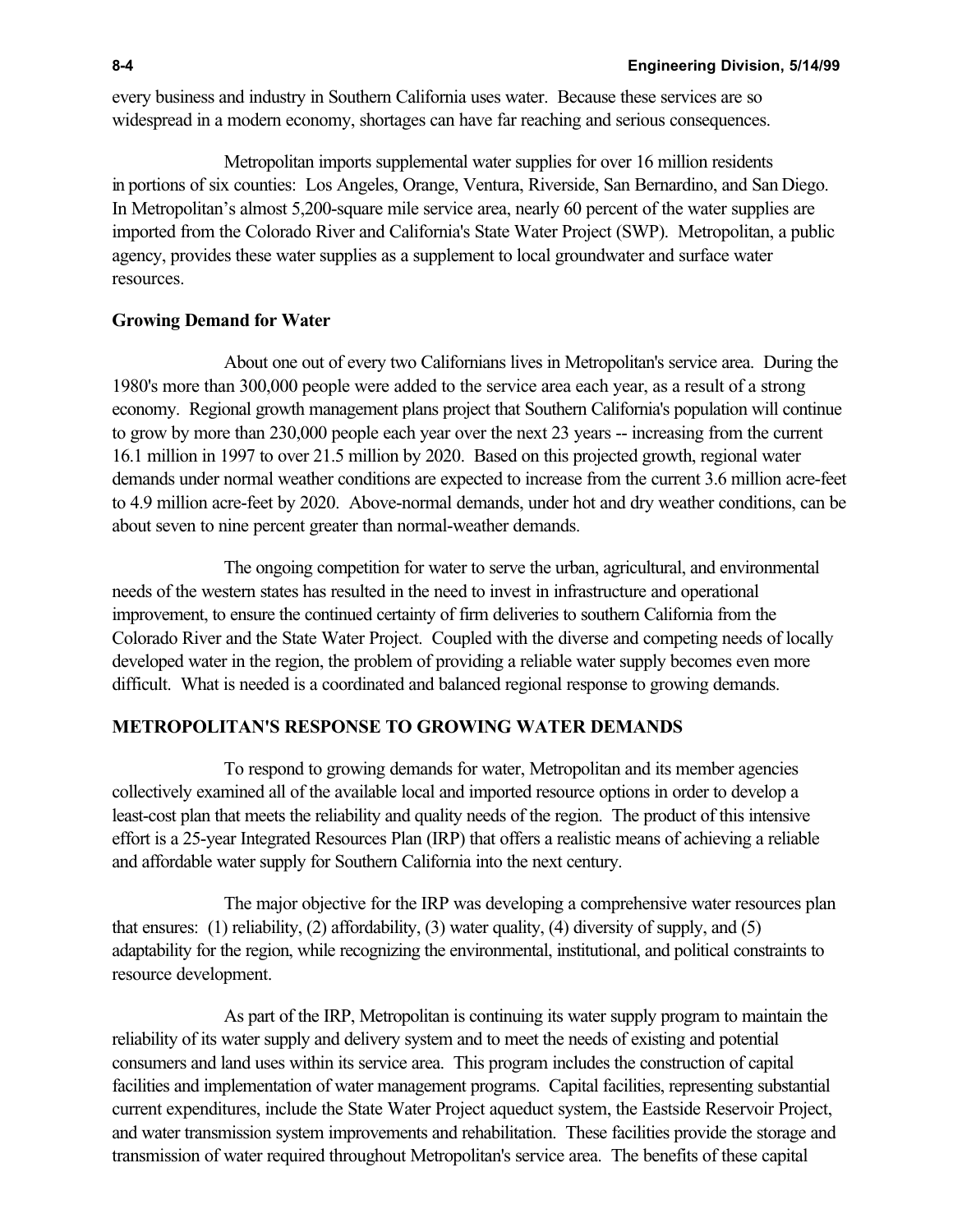projects are local and also system wide, as the facilities directly increase the reliable delivery of water throughout Metropolitan's service area.

#### **State Water Project**

The State Water Project (SWP) is a major water source for Metropolitan. Metropolitan, one of twenty-nine agencies that have contracts for water service with the Department of Water Resources, is entitled to over 2 million acre-feet of the total SWP entitlements of 4.2 million acre-feet. The SWP transports water directly from the Sacramento-San Joaquin Delta and Feather River water released from Oroville Dam that has traveled to the Delta. The SWP conveys this supply south via the California Aqueduct to Metropolitan's service area. Under certain dry conditions, the State Department of Water Resources (DWR) cannot meet all of its contractors' demands for SWP entitlement water. DWR is participating in the CALFED process to develop additional facilities and programs to increase the reliability of SWP supplies.

In 1960, Metropolitan contracted with DWR to receive SWP supplies. Under this contract Metropolitan pays allocable portions of the construction and operation and maintenance costs of the system through at least year 2035, regardless of the quantities of project water Metropolitan takes.

All Metropolitan member agencies benefit from SWP and State project water is distributed to existing consumers in all six counties within Metropolitan's service area. The potential benefit of the SWP in fiscal year 1999-2000 is shown in Table 1.

#### **Eastside Reservoir Project**

The Eastside Reservoir Project, along with water transfers, comprehensive groundwater management, conservation, and recycling programs already implemented, is needed to ensure reliable water supplies and delivery to Metropolitan's consumers throughout the service area. This new reservoir will provide 800,000 acre-feet of storage capacity. Water from the Colorado River Aqueduct and SWP is scheduled for Eastside Reservoir Project storage and subsequent distribution throughout Metropolitan's service area.

Storage within Metropolitan's water system is vital to regulate fluctuating sources of supply, to meet varying customer demands, and to ensure water service during droughts and earthquakes. The water sources available to Metropolitan are subject to extended droughts and to interruption from earthquakes, since both the California Aqueduct and the Colorado River Aqueduct cross major faults. The reservoir will permit Metropolitan to accumulate water from a variety of sources, to be held in storage or scheduled for replenishment delivery to groundwater basins. This stored water provides a reserve against shortages when supply sources are limited or disrupted. The reservoir also preserves Metropolitan's capability to deliver water during scheduled maintenance periods, when facilities must be removed from service for rehabilitation, repair, or maintenance. The potential benefit of the Eastside Reservoir Project in fiscal year 1999-2000 is shown in Table 1.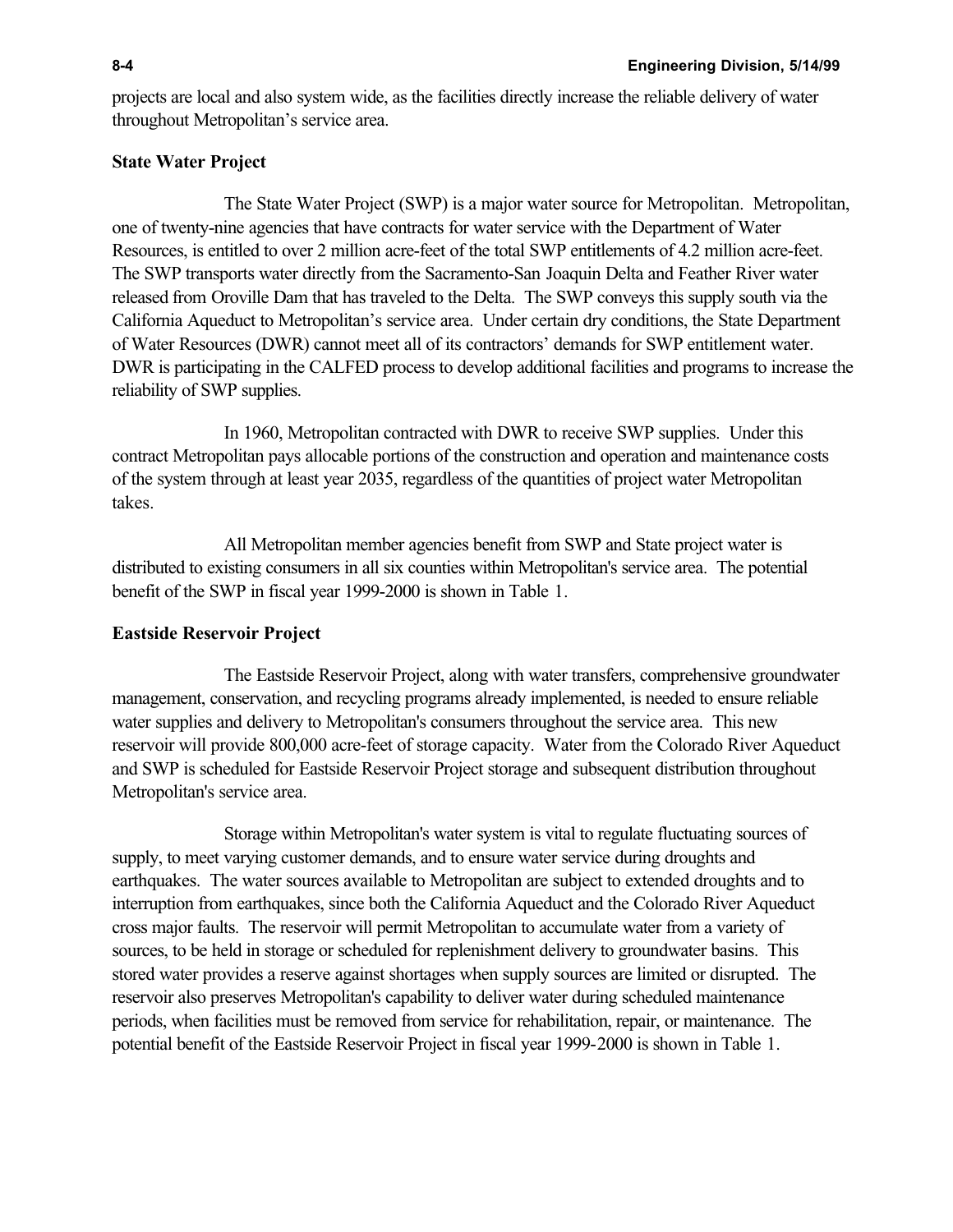#### **System Improvements**

Metropolitan has an ongoing commitment, through physical system improvements, to maintain the reliable delivery of water throughout the entire service area. System improvement projects include additional conveyance facilities to increase dependable water supplies, provide alternative system delivery capacity, and enhance system operations. It also includes projects to upgrade obsolete facilities or equipment, or to rehabilitate or replace spent facilities or equipment. These projects are needed to enhance system operations, comply with new regulations, and maintain a reliable distribution system. A list of distribution system improvement projects is given in Table 2.

### **LONG-RANGE FINANCIAL PLANNING**

The development and delivery of a reliable water supply comes at a cost. Since passage of Article XIIIA of the California Constitution (Proposition 13 of 1978), Metropolitan has necessarily relied more on water sales revenue than on ad valorem property taxes for the payment of construction debt. Water sales have become the dominant source of revenue, not only for operation and maintenance of the vast network of facilities supplying water to Southern California's coastal plains, but also for replacement and improvement of capital facilities.

The increased reliance on highly variable water sales revenue increases the probability of substantial rate swings from year to year mainly resulting from changing weather patterns and has placed an increasing burden on current rate payers, which might more equitably be paid in part by assessments on land that in part derives its value from the availability of water.

### **Water Standby Charge**

Metropolitan's water standby charge is authorized by the State Legislature and has been levied by Metropolitan since fiscal year 1992-93. The projects to be supported in part by a water standby charge are capital projects that are of both local and Metropolitan-wide benefit to existing water users, as well as current landowners. The estimated potential benefits system-wide are several times the amount to be recovered by means of the water standby charge.

Water standby charges are levied by Metropolitan only within the areas served by member agencies which requested that water standby charges be utilized as a means of collecting that agency's RTS obligation. Calleguas has requested that a water standby charge be utilized to collect part of its RTS obligation.

The following table lists the parcels included in Annexation No. 58 and the proposed water standby charge for fiscal year 1999-2000.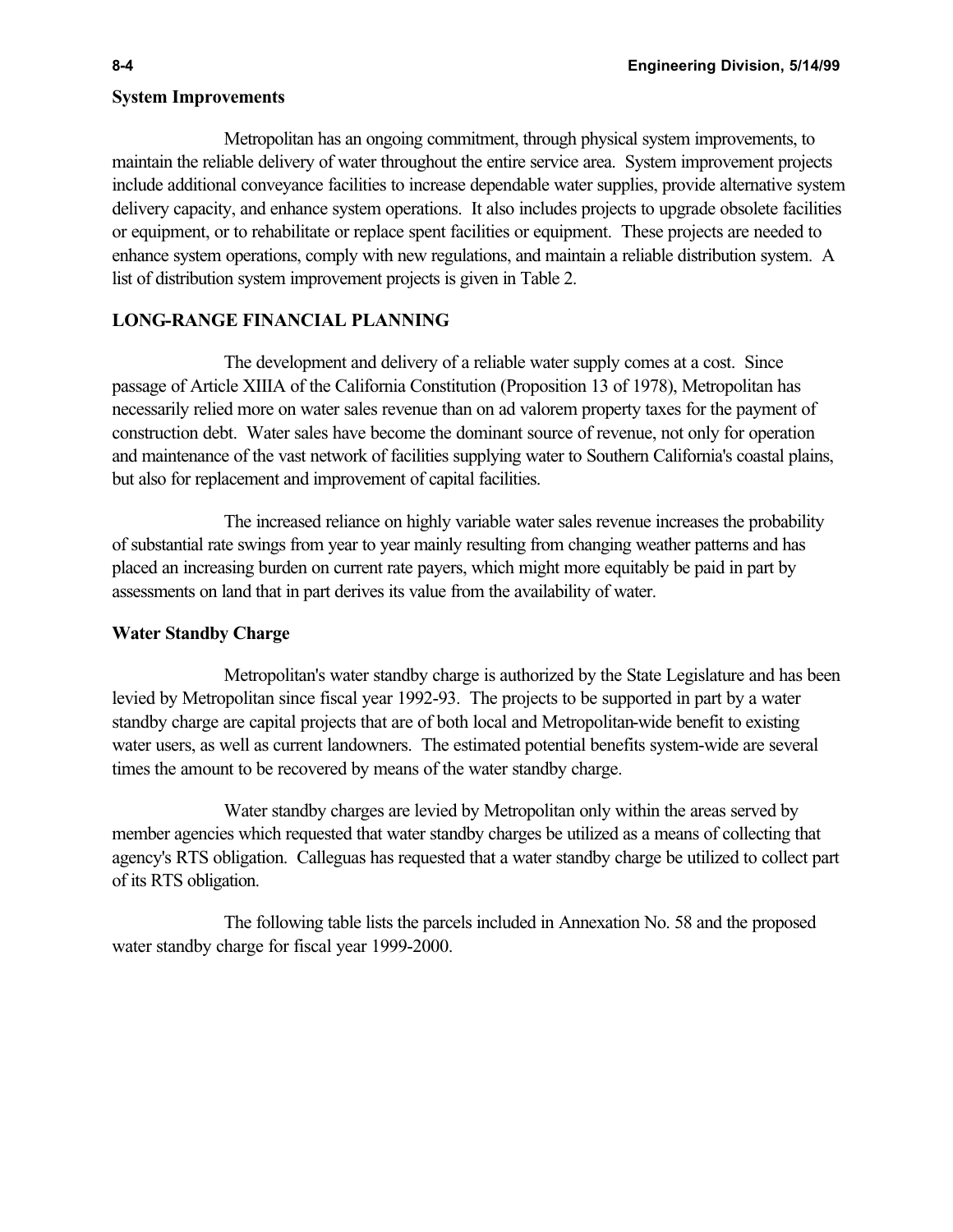| Parcel Number | Acres | Standby Charge (FY 99-2000) |
|---------------|-------|-----------------------------|
| 215-0-070-015 | 0.27  | \$9.58                      |
| 215-0-070-050 | 0.50  | \$9.58                      |
| 215-0-070-060 | 21.15 | \$202.62                    |
| 215-0-070-080 | 53.31 | \$510.71                    |
| Total         |       | \$732.49                    |

#### **Water standby charges for Annexation No. 58**

The estimated potential benefits of Metropolitan's water supply program to property throughout its service area is approximately \$317 million for fiscal year 1999-2000, as shown in Table 1. An average total water standby charge of \$77 per acre of land or per parcel of less than one acre would be necessary to pay for the total potential program benefits. Benefits in this amount will accrue to each acre of property and parcel within Annexation No. 58 upon annexation into Metropolitan, as these properties become eligible to use Metropolitan water. Because (except for certain contractual deliveries as permitted under section 131 of the Metropolitan Water District Act) only properties located within Metropolitan's boundaries may receive water supplies from Metropolitan, any benefit received by the public at large or by properties outside of the proposed area to be annexed is merely incidental. It is estimated that the general benefit portion of the benefit received from the improvements to be financed in part through the proposed water standby charges is less than five percent of the total benefit.

Table 3 shows that the distribution of water standby charge revenues from the various counties and agencies, including Annexation No. 58, would provide a net revenue flow of approximately \$42 million for fiscal year 1999-2000. This total amount is less than projected collections from the RTS charge. Metropolitan will use other revenue sources, such as water sale revenues, readiness-to-serve charge revenues (except to the extent collected through water standby charges, as described above), interest income, and revenue from sales of hydroelectric power, to pay for the remaining program benefits. About eighty percent of the total cost of the improvements benefiting the annexing area will be paid from these other sources, thus ensuring that no parcel within Annexation No. 58 is assessed water standby charges in excess of the reasonable cost of the proportional special benefit conferred on that parcel.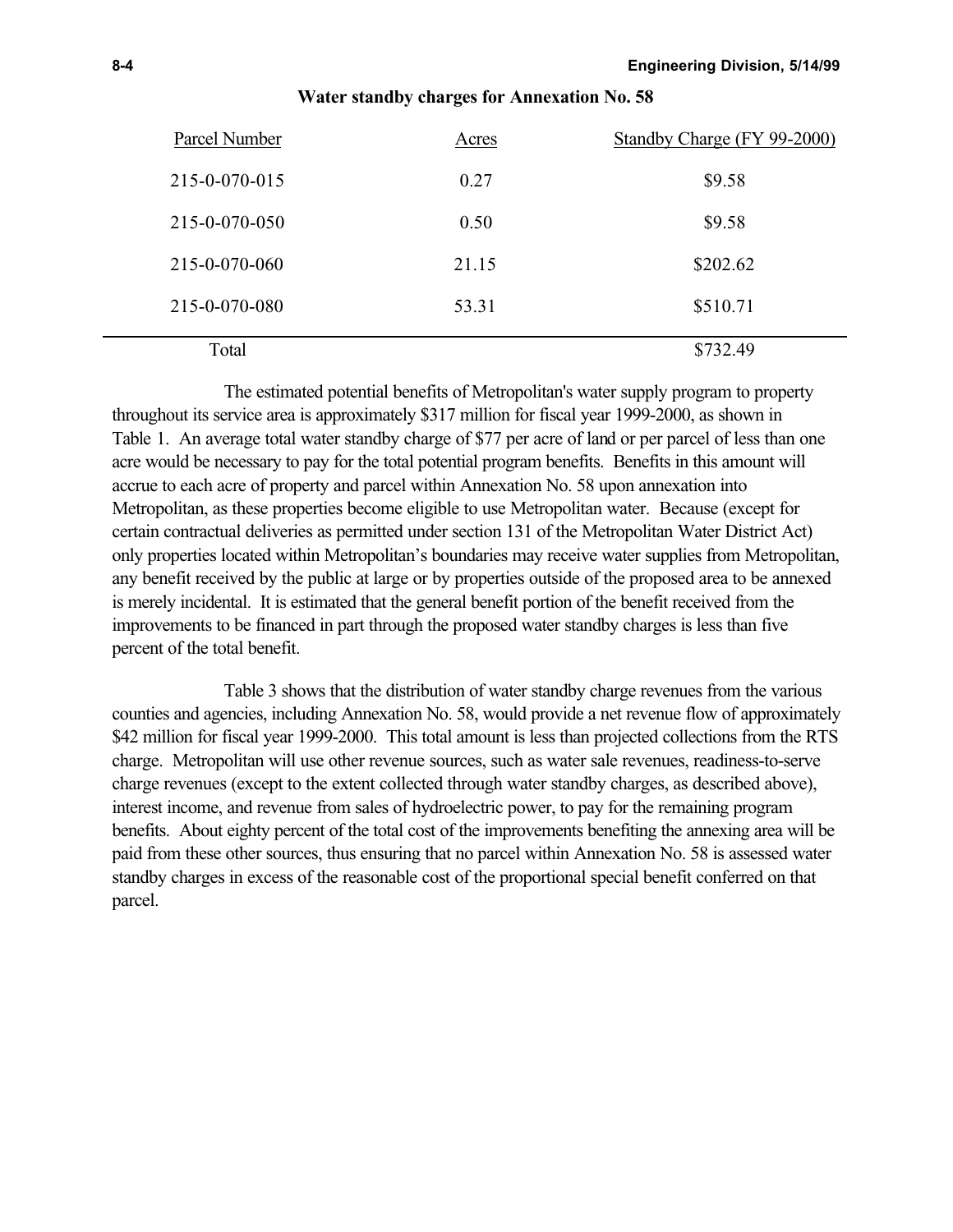# **SUMMARY**

The foregoing and the attached tables describe the current benefits provided by the projects listed as mainstays to the water supply system for Metropolitan's service area. Calleguas has requested that a water standby charge be imposed on lands within Annexation No. 58 as a credit against Calleguas's readiness-to-serve charge for fiscal year 1999-2000, in the amount of \$9.58 per acre or parcel of less than one acre levied by Metropolitan within Calleguas. The special benefits described in this Engineer's Report far exceed the recommended charge. The water standby charges for parcels within Annexation No. 58 total \$732.49.

Prepared Under the Supervision Of: Recommended By:

Wally M. Lieu RCE 27124 Christine M. Morioka Assistant Chief Engineer Principal Resource Specialist

S:\Wordshar\EthYou\Engineering Reports\WMWD Annexation 58.doc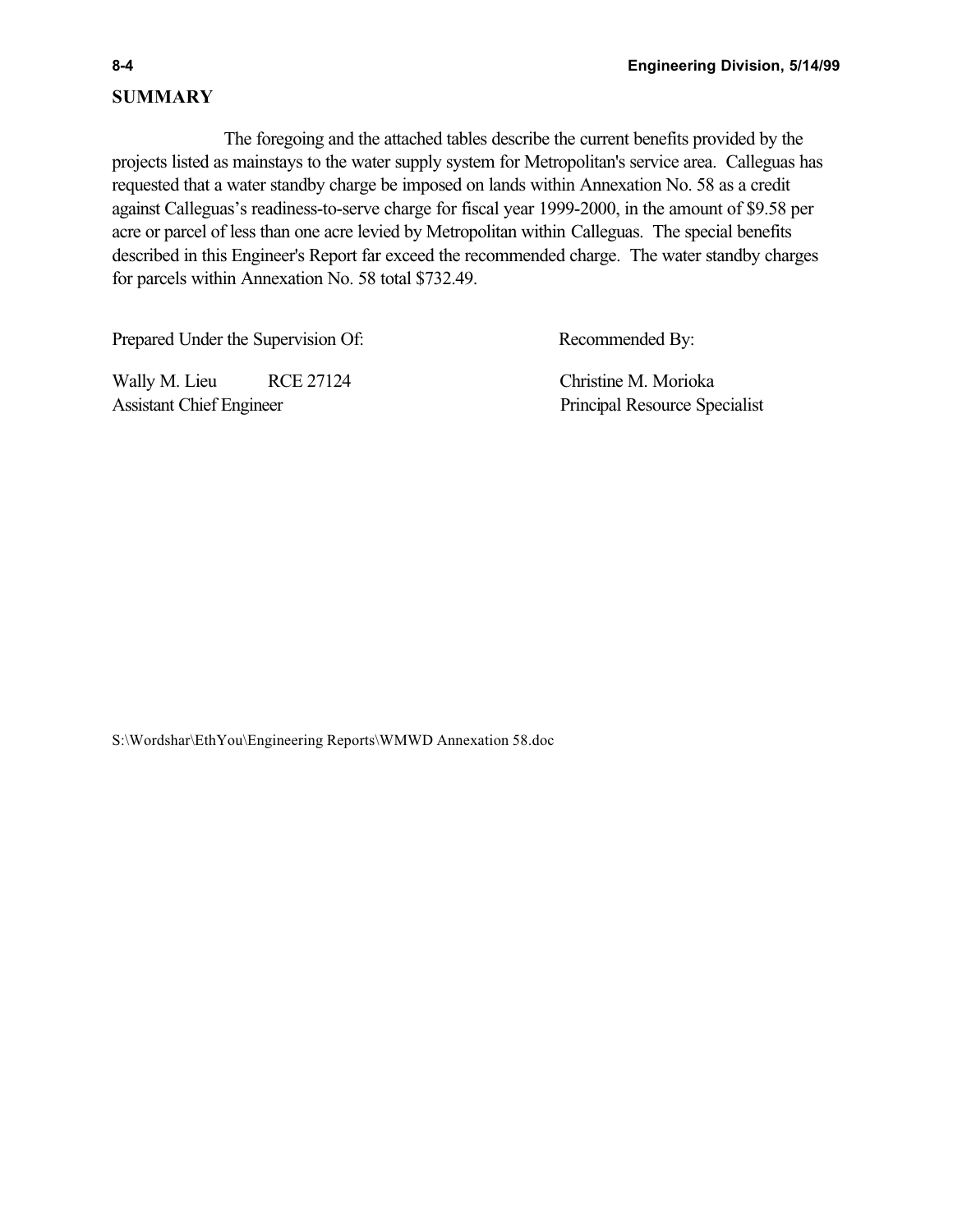# **TABLE 1**

# **ESTIMATED DISTRIBUTION OF BENEFITS OF WATER SUPPLY PROGRAM THAT COULD BE PAID BY RTS CHARGE**

| <b>Water Transmission Storage and Supply</b>                                      | <b>Estimated Potential</b> | \$ Per Acre or     |  |
|-----------------------------------------------------------------------------------|----------------------------|--------------------|--|
| Program                                                                           | <b>Program Benefits</b>    | \$ Per Parcel Less |  |
|                                                                                   | FY 1999-2000               | <b>Than 1 Acre</b> |  |
| Net Capital Payments to State Water Project                                       |                            |                    |  |
| (Less Portion Paid by Property Tax                                                |                            |                    |  |
| Revenue)                                                                          |                            |                    |  |
| Debt Service for Water Storage Including the                                      | \$113,497,388              | \$27.42            |  |
| <b>Eastside Reservoir Project</b>                                                 |                            |                    |  |
|                                                                                   | \$83,766,798               | \$20.24            |  |
| Debt Service for System Improvements (less                                        |                            |                    |  |
| Portion Paid by Treatment Surcharge)                                              |                            |                    |  |
|                                                                                   | \$86,772,439               | \$20.97            |  |
| <b>Sub-Total Capital and Debt Service</b>                                         |                            |                    |  |
| <b>Payments</b>                                                                   | \$284,036,625              | \$68.63            |  |
| less Estimated Water Standby                                                      |                            |                    |  |
| <b>Charge Revenues (Including</b>                                                 |                            |                    |  |
| Annexation No. 58)                                                                |                            |                    |  |
|                                                                                   | (\$41,654,062)             | (\$10.06)          |  |
| <b>Remaining Capital and Debt Service</b><br>Costs Recovered by RTS, Water Sales, |                            |                    |  |
| Interest Income and Other Revenues                                                |                            |                    |  |
|                                                                                   | \$242,382,563              | \$58.56            |  |
| <b>Water Management Programs:</b>                                                 |                            |                    |  |
| <b>Water Recycling, Groundwater</b>                                               |                            |                    |  |
| <b>Recovery and Water Conservation</b>                                            | \$33,153,360               | \$8.01             |  |
| <b>Projects</b>                                                                   |                            |                    |  |
| Subtotal Capital, Dept Service and Water                                          |                            |                    |  |
| Management Programs Costs not Paid                                                |                            | \$66.58            |  |
| by Water Standby Charge Revenues<br><b>Total Cost:</b>                            | \$275,536,655              |                    |  |
| <b>Capital, Debt Service and Water</b>                                            |                            |                    |  |
| <b>Management Programs</b>                                                        |                            |                    |  |
|                                                                                   | \$317,189,985              | \$76.64            |  |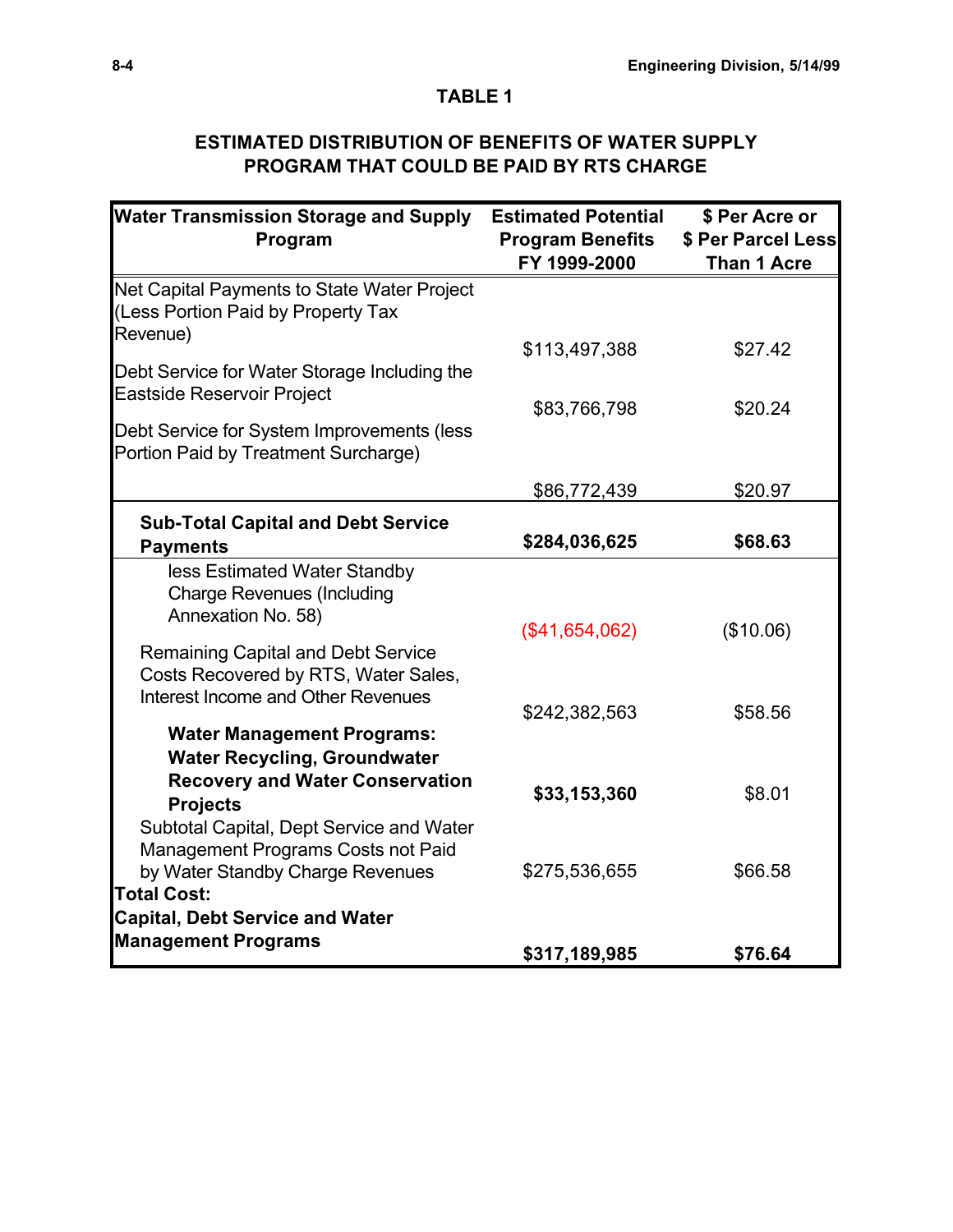| <b>TABLE 2</b>                                                                                      |  |  |  |  |
|-----------------------------------------------------------------------------------------------------|--|--|--|--|
| <b>Distribution System Improvement</b>                                                              |  |  |  |  |
|                                                                                                     |  |  |  |  |
| All Plants - Replace Power Supply System                                                            |  |  |  |  |
| All Plants - Replace Water Flowmeter Instruments                                                    |  |  |  |  |
| All Pump Plants 230KV External Heat Exchangers                                                      |  |  |  |  |
| Allen-McColloch Pipeline Purchase                                                                   |  |  |  |  |
| Auld Valley Pipeline #1                                                                             |  |  |  |  |
| Box Springs Feeder - Schedule 316                                                                   |  |  |  |  |
| <b>Central Pool Augmentation Project</b>                                                            |  |  |  |  |
| Centralized Control System - Eagle Rock Area                                                        |  |  |  |  |
| Centralized Control System - General Design                                                         |  |  |  |  |
| Centralized Control System - Hdqtrs Monitoring                                                      |  |  |  |  |
| <b>Chemical Unloading Facility</b>                                                                  |  |  |  |  |
| <b>Chlorination Structure - Foothill Feeder</b>                                                     |  |  |  |  |
| <b>Chlorination System at Reservoirs</b>                                                            |  |  |  |  |
| Colorado River Aqueduct - Gene Plant Heat Exchanger                                                 |  |  |  |  |
| Colorado River Aqueduct - Hinds Pump Plant, Modify Pump Impeller                                    |  |  |  |  |
| Colorado River Aqueduct - Install Water Level Alarm System                                          |  |  |  |  |
| <b>Colorado River Aqueduct - Modification of Blowoff Structure</b>                                  |  |  |  |  |
| Colorado River Aqueduct - Replace Circuit Breakers                                                  |  |  |  |  |
| Colorado River Aqueduct - Replace Gene Pump Plant Station Service                                   |  |  |  |  |
| Colorado River Aqueduct - Replace Transformer Bank No. 1<br>Colorado River Aqueduct - Water Storage |  |  |  |  |
| Colorado River Aqueduct - Intake Pump Plants, Replace Sta Service                                   |  |  |  |  |
| CRA Lakeview Siphon - Repair Deteriorated Joints in 1st Barrel                                      |  |  |  |  |
| <b>Desalination Demonstration Project</b>                                                           |  |  |  |  |
| Distribution System - Replace Flowmeter Instruments                                                 |  |  |  |  |
| District Reservoirs - Aqueous Ammonia Feed                                                          |  |  |  |  |
| Dist. System Improvements - Chemical Unloading                                                      |  |  |  |  |
| Eagle Mountain, Hinds - Service Facilities                                                          |  |  |  |  |
| Eagle Mountain, Hinds - Modify Pumps                                                                |  |  |  |  |
| Eagle Mountain, Hinds - Pump Modifications                                                          |  |  |  |  |
| Eagle Mountain, Hinds Rehabilitate 2 Main Transformer                                               |  |  |  |  |
| Eagle Mountain, Hinds - Replace Vibration Monitors                                                  |  |  |  |  |
| East Valley Feeder - Relocate at Hollywood                                                          |  |  |  |  |
| <b>East Valley Feeder - Structural Modifications</b>                                                |  |  |  |  |
| <b>Enlarge Foothill Feeder Control Structure</b>                                                    |  |  |  |  |
| <b>Enlargement of Chemical Unloading Facility</b>                                                   |  |  |  |  |
| Etiwanda Pipeline                                                                                   |  |  |  |  |
| <b>Foothill Area Study</b>                                                                          |  |  |  |  |
| Foothill Feeder - Devil Canyon Power Plant                                                          |  |  |  |  |
| Foothill Feeder - Rialto Pipeline                                                                   |  |  |  |  |
| <b>Foothill Feeder - San Dimas Facilities</b>                                                       |  |  |  |  |
| Foothill Feeder - San Fernando Tunnel                                                               |  |  |  |  |
| Foothill Feeder - San Fernando Tunnel                                                               |  |  |  |  |
| <b>Garvey Reservoir Junction Structure</b>                                                          |  |  |  |  |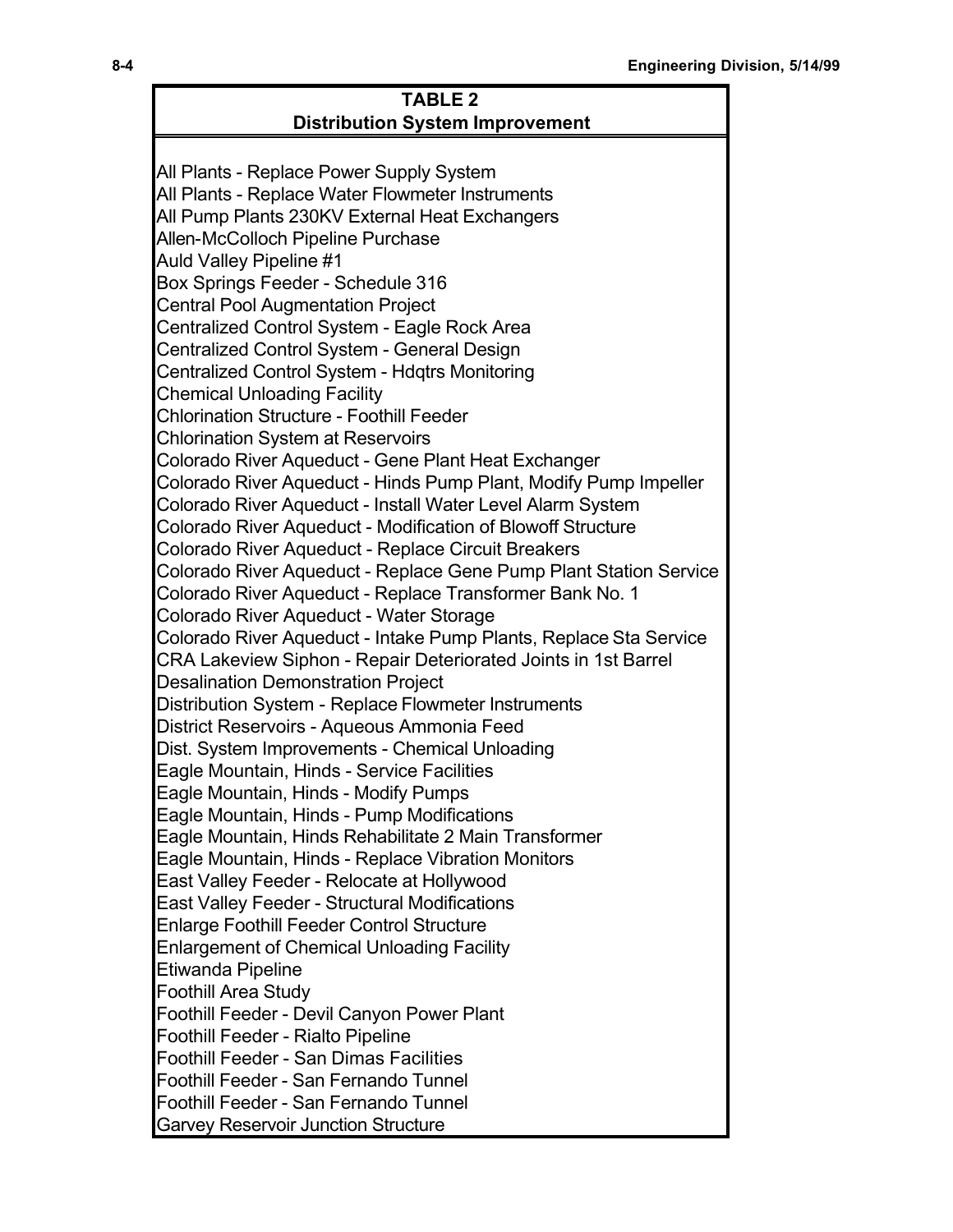# **TABLE 2 (CONTINUED) Distribution System Improvement**

Garvey Reservoir Junction Structure - Replace Valves Garvey Reservoir - Floating Cover Garvey Reservoir - Inlet & Outlet Conduit Garvey Reservoir - Junction Structure Garvey Reservoir - Modify Desilting Basins Gene Pump Plant - Mechanical Maintenance Shop Gene Pump Plant - Replace 230KV Circuit Breaker Gene Pump Plant - Replace Power Cable Gene Pumping Plants - Testing Lab Addition Hinds - Rehabilitation Bank 1 Main Transformer Hinds - Replace 230V Circuit Breakers Inland Feeder R/W (BSF, Lakeview, SD 4 & 5) Inland Feeder System - Perris Control Facility Inland Feeder Install Chlorine & Ammonia Analyzers Intake Pumping Plant - Replace Standby Generator La Verne Facility - Machine Shop La Verne Facility - Maintenance Shop La Verne Facility - Paint Drying Facility La Verne Facility - Replace Machine Shop La Verne Facility - Wheeler Ave Entrance La Verne Maintenance Facility Expansion Lake Mathews - Chlorination Facility Lake Mathews - Control Tower - Replace Valves Lake Mathews - Dike #1 - Install Piezometers Lake Mathews - Forebay Outlet Structure Lake Mathews - Outlet Tower - Maintenance Lake Mathews - Domestic Water System Lake Mathews - Electrical System Lake Mathews - Lumber Storage Building Lake Mathews - Propane Storage Tank Lake Mathews - Rehabilitate Electrical System Lake Mathews - Replace Electrical Service Lake Mathews - Replace Howell-Bunger Valve Lake Mathews - Replace Southerly Security Fence Lake Mathews - Seepage Alarms Lake Perris Bypass Pipeline Lake Perris Pumpback Expansion Lake Perris Pumpback Facility Lake Skinner Lake Skinner - Install Aeration System Lake Skinner - Propane Storage Tank Lake View Pipeline - Install Cathodic Protection Live Oak Reservoir - Foothill Feeder System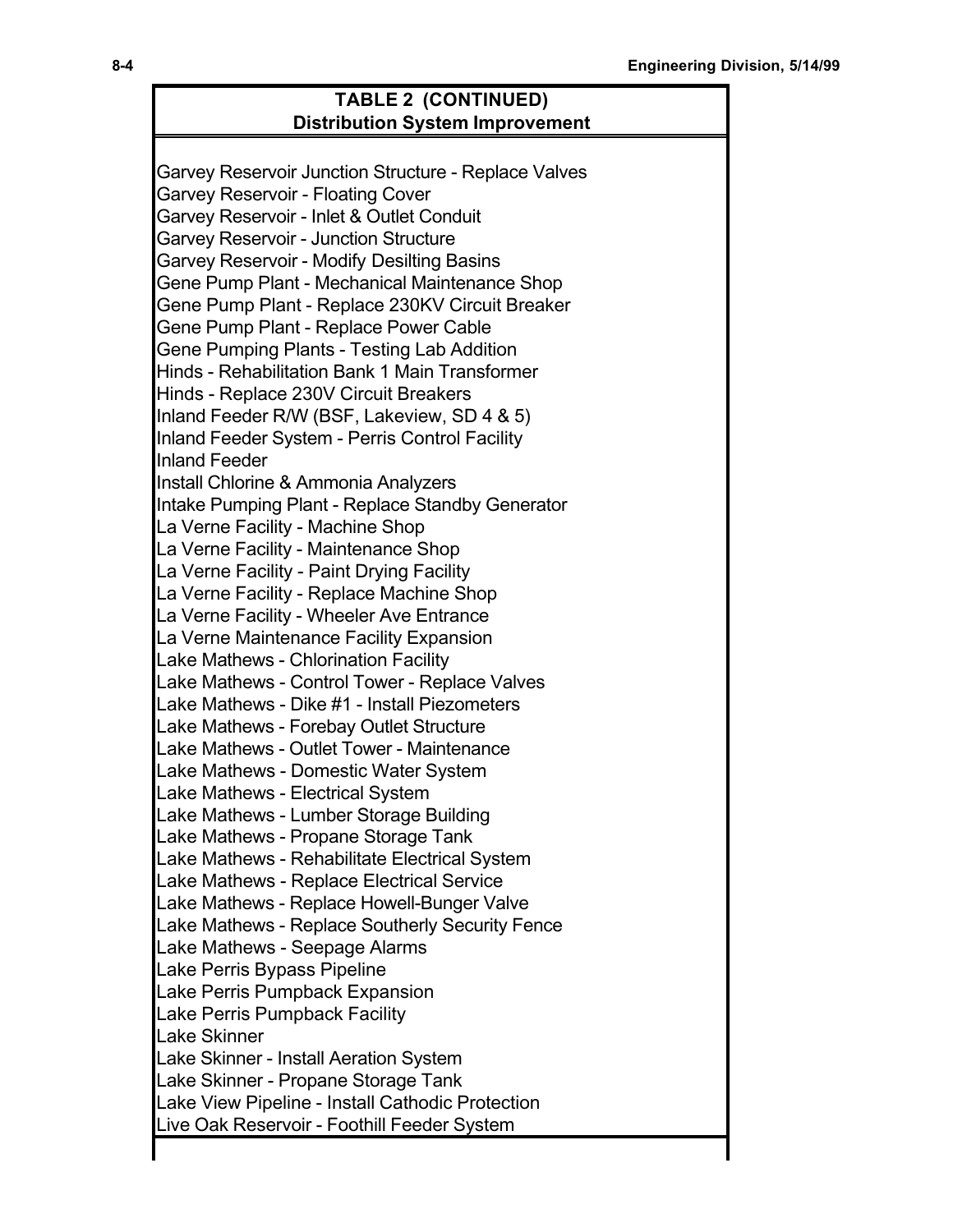# **TABLE 2 (CONTINUED)**

**Distribution System Improvement**

Live Oak Reservoir - Improvements Lower Feeder - Relocation in Imperial Hwy Lower Feeder - Replace/Protect Imperial Highway Mathews & Diemer - Modify Chlorine Tanks Microwave Communication System Microwave Communication System - ROW Mills Filtration Plant - Service Connection Modify Control System MWD Share Design & Construction LA-35 Oak St Pressure Control Station - Valve Replacement OC Reservoir - Modify Electrical Control Center Orange County Feeder Relocation Orange County Feeder - Pressure Relief Structure Orange County Feeder - Relocation at Kimber Orange County Feeder - Service Connection PM-1 Orange County Reservoir - Floating Cover Orange County Reservoir - Replace Chlorination Equipment PABX Communication System Palos Verdes Feeder - Modifications of L.A. City Palos Verdes Feeder - Relocation (MWD's Portion) Palos Verdes Feeder - Washington Palos Verdes Reservoir - Bypass Pipelines Pump Plants - Rehabilitate Main Pumps Pumping Plants - Replace Recorders Replace 75 Underground Storage Tanks Replace Flowmeters on Service Connections Rialto Pipeline - Delivery Facilities San Diego Aqueduct Rep San Jacinto San Diego Canal Enlarge Phase 2 San Diego Pipe #5 - Schedule SD-17 San Diego Pipeline Nos. 2, 3 - Modifications San Diego Pipeline No. 5 Schedule SD-16 San Diego Pipeline No. 6 Santa Ana River Crossing - Seismic Santa Monica Feeder - Modify Control Structure Santa Monica Feeder - Repair/Retrofit 28 Manhole Risers Sepulveda Feeder System, West Valley Feeder No. 2 Sepulveda Feeder System - Calabasas Feeder Sepulveda Feeder - Balboa Inlet Sepulveda Feeder - Sepulveda Canyon Control Skinner Filtration Plant - Area Maintenance Center Soto Street Maintenance Center - Propane Storage South (Orange) County Pipeline - Joint Participation & Purchase Supervisory Control of Copper Basin Facility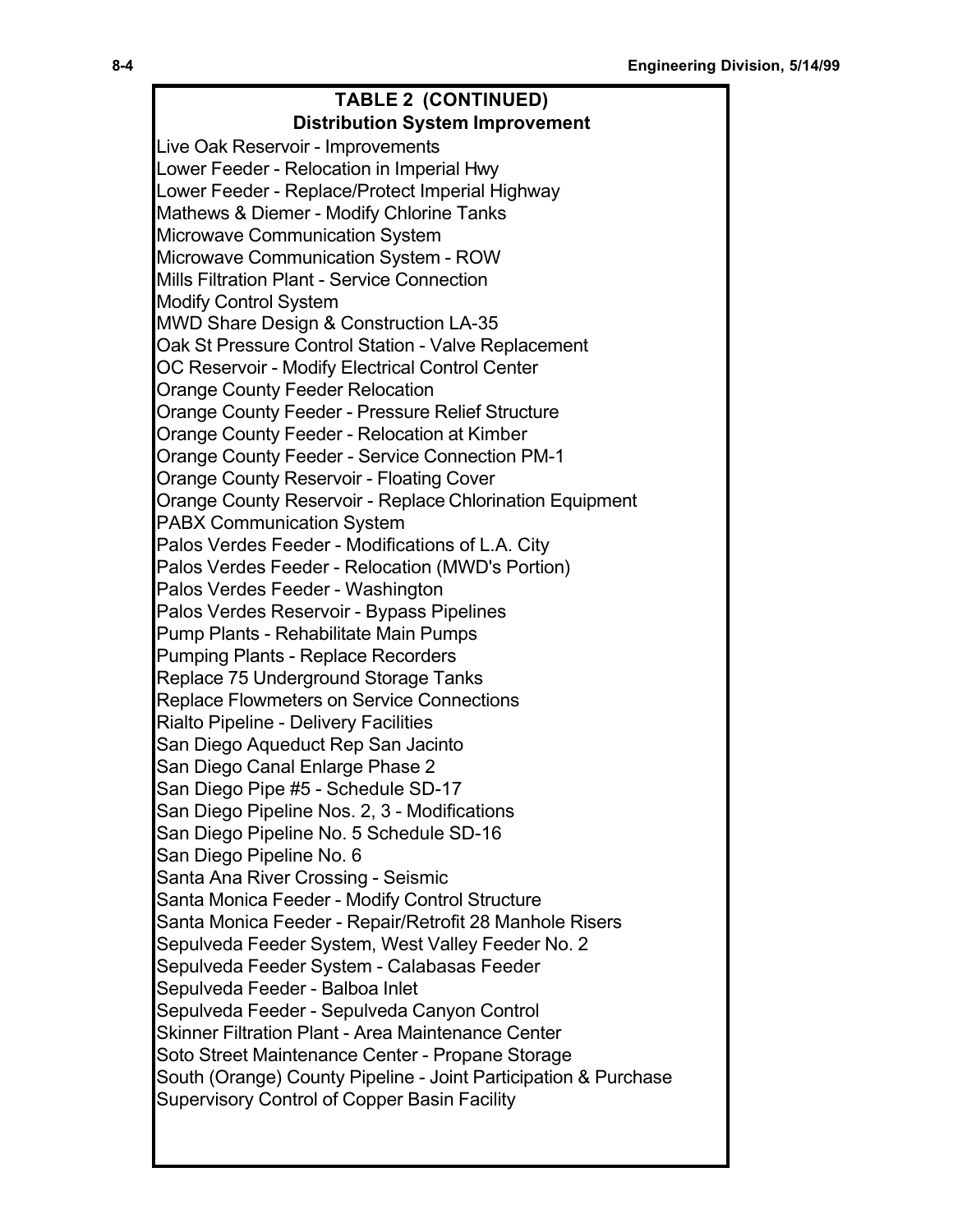| <b>TABLE 2 (CONTINUED)</b>                       |              |  |  |  |
|--------------------------------------------------|--------------|--|--|--|
| <b>Distribution System Improvement</b>           |              |  |  |  |
| <b>Upgrading Communication System</b>            |              |  |  |  |
| West Orange County Feeder - Relocation           |              |  |  |  |
| <b>West Valley Area Study</b>                    |              |  |  |  |
| West Valley Feeder No. 1 - Modifications         |              |  |  |  |
| West Valley Feeder No. 2                         |              |  |  |  |
| White Water Siphon Delivery Structure            |              |  |  |  |
| Yorba Linda Feeder                               |              |  |  |  |
| Other System Reliability/Rehabilitation Projects |              |  |  |  |
|                                                  |              |  |  |  |
| Estimated Fiscal Year 1999-2000 Benefit          | \$86.772.439 |  |  |  |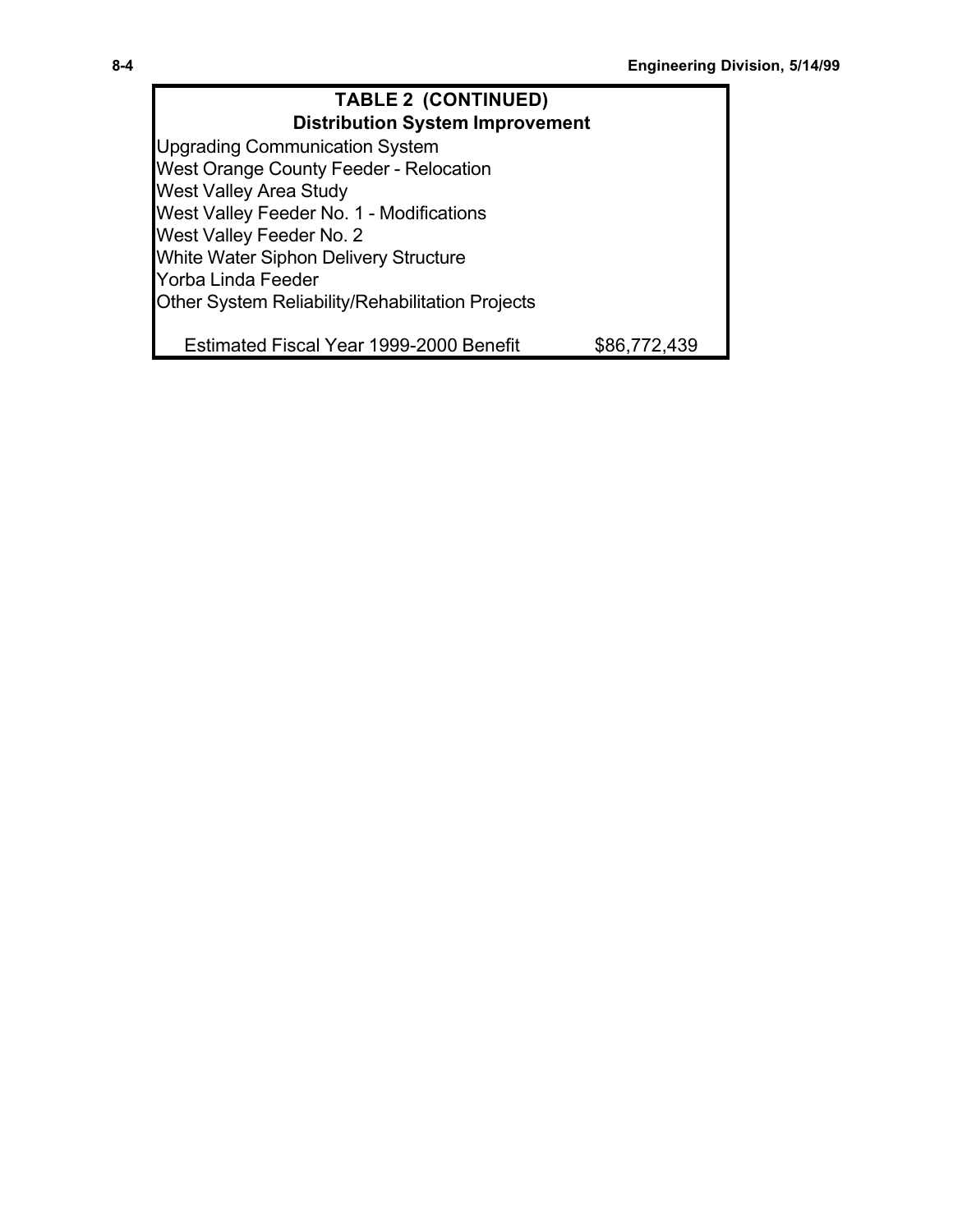### **TABLE 3 PROJECTED FOR FISCAL YEAR 1999-2000 WATER STANDBY CHARGE ESTIMATED REVENUE**

|                                    |               | These items estimated (a,b) |                 |
|------------------------------------|---------------|-----------------------------|-----------------|
|                                    | <b>Unit</b>   | <b>Number</b>               | <b>Gross</b>    |
|                                    | <b>Parcel</b> | <b>Of Parcels</b>           | <b>Revenues</b> |
| <b>Member Agencies</b>             | Charge        | <b>Or Acres</b>             | (Dollars)       |
| <b>Beverly Hills</b>               |               |                             |                 |
| <b>Burbank</b>                     | \$14.20       | 28,100                      | \$399,018       |
| <b>Central Basin MWD</b>           | \$10.44       | 338,317                     | \$3,532,031     |
| Compton                            | \$8.92        | 18,093                      | \$161,394       |
| <b>Foothill MWD</b>                | \$10.28       | 30,153                      | \$309,969       |
| Glendale                           | \$12.23       | 44,481                      | \$544,006       |
| Las Virgenes MWD                   | \$8.03        | 63,495                      | \$509,865       |
| Long Beach                         | \$12.16       | 88,243                      | \$1,073,039     |
| Los Angeles                        |               |                             |                 |
| Pasadena                           | \$11.73       | 36,803                      | \$431,697       |
| San Fernando                       | \$7.87        | 5,151                       | \$40,539        |
| San Marino                         | \$8.24        | 4,972                       | \$40,970        |
| Santa Monica                       |               |                             |                 |
| <b>Three Valleys MWD</b>           | \$12.21       | 151,224                     | \$1,846,451     |
| Torrance                           | \$12.23       | 37,755                      | \$461,748       |
| Upper San Gabriel Valley MWD       | \$9.27        | 208,682                     | \$1,934,485     |
| West Basin MWD                     |               |                             |                 |
| os Angeles County Total            |               | 1,055,471                   | \$11,285,212    |
| Anaheim                            | \$8.55        | 68,278                      | \$583,776       |
| <b>Coastal MWD</b>                 | \$11.60       | 84,759                      | \$983,209       |
| Fullerton                          | \$10.71       | 32,982                      | \$353,238       |
| <b>MWD of Orange County</b>        | \$10.09       | 589,431                     | \$5,947,355     |
| Santa Ana                          | \$7.88        | 53,264                      | \$419,723       |
| <b>Orange County Total</b>         |               | 828,714                     | \$8,287,301     |
| Eastern MWD                        | \$6.94        | 375,802                     | \$2,608,063     |
| Western MWD of Riverside Co.       | \$9.23        | 356,469                     | \$3,290,212     |
| <b>Riverside County Total</b>      |               | 732,271                     | \$5,898,275     |
| Chino Basin MWD                    | \$7.59        | 221,104                     | \$1,678,178     |
| <b>San Bernardino County Total</b> |               | 221,104                     | \$1,678,178     |
| Calleguas MWD                      | \$9.58        | 244,634                     | \$2,343,589     |
| Calleguas Annexation No. 58        | \$9.58        | 75                          | \$732           |
| <b>Ventura County Total</b>        |               | 244,709                     | \$2,344,321     |
| San Diego CWA                      | \$11.51       | 1,056,540                   | \$12,160,774    |
| <b>San Diego County Total</b>      |               | 1,056,540                   | \$12,160,774    |
| <b>TOTAL</b>                       | \$10.06       | 4,138,808                   | \$41,654,061    |

Notes: a. The revenues and parcels are only estimates. Actual revenue collected could be less than projected due to tax payment delinquencies.

> b. Based on estimates provided 11/12/98 by Reiter-Lowry Consultants, excepting Annexation No. 58